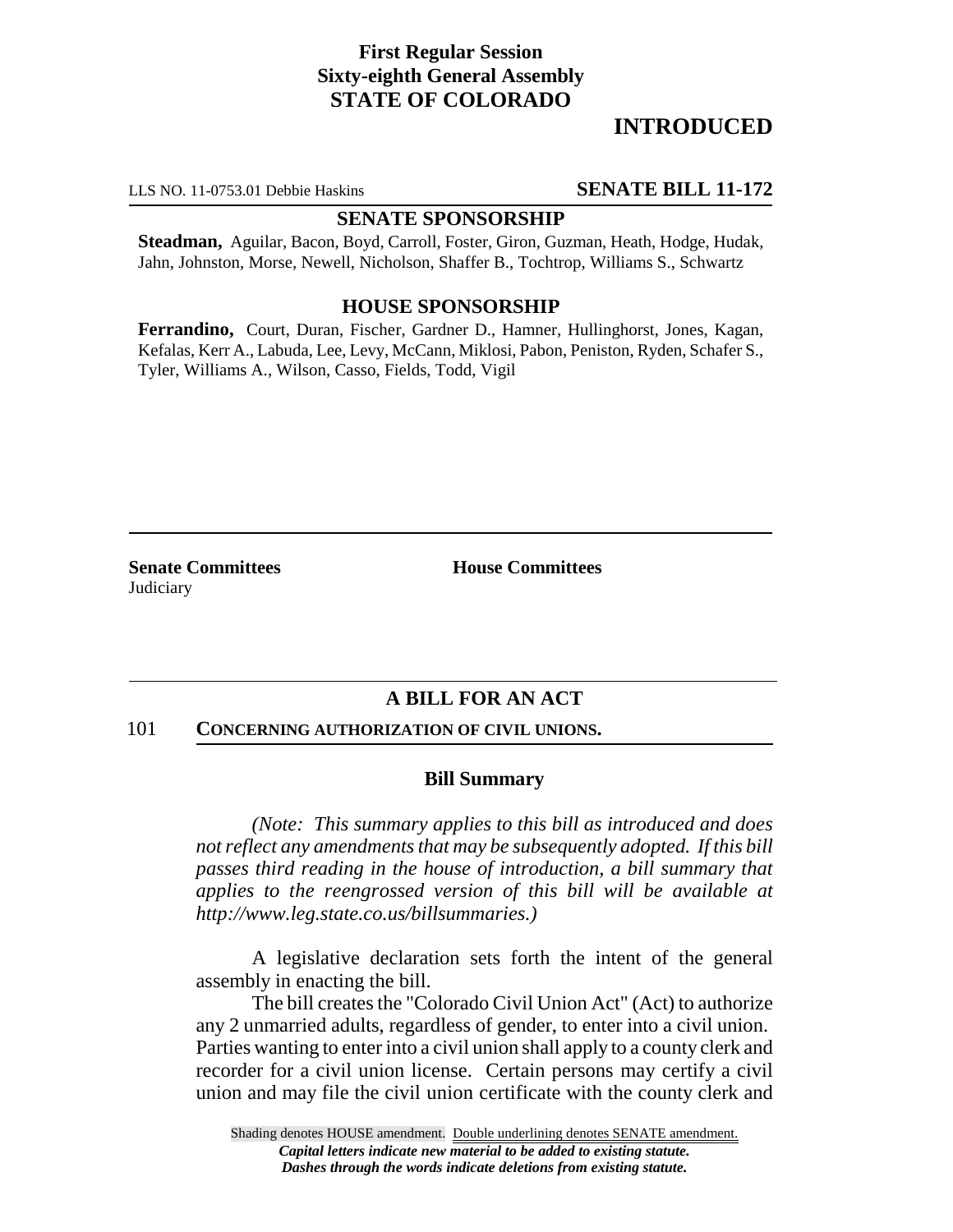recorder. A priest, minister, rabbi, or other official of a religious institution or denomination or an Indian nation or tribe is not required to certify a civil union in violation of his or her right to free exercise of religion. The criteria for a valid civil union are set forth in the bill.

The executive director of the department of public health and environment and the state registrar of vital statistics shall issue forms necessary to implement the Act. Each county clerk and recorder shall submit records of registered civil unions to the office of vital statistics. A county clerk and recorder shall collect a fee for a civil union license, which fee shall be credited to the vital statistics records cash fund. The state registrar of vital statistics is authorized to set and collect an additional fee for verification of civil unions, which fee shall be credited to the vital statistics records cash fund. A county clerk and recorder shall collect a \$20 fee to be credited to the Colorado domestic abuse program fund.

The legal benefits, protections, and responsibilities that are granted under the law to spouses shall apply in like manner to parties to a civil union, including the following:

- ! Responsibility for financial support of a party to a civil union;
- ! Rights and abilities concerning transfer of real or personal property to a party in a civil union;
- ! The ability to file a claim based on wrongful death, emotional distress, loss of consortium, dramshop, or other laws, whether common law or statutory, related to or dependent upon spousal status;
- ! The ability to inherit real and personal property from a party in a civil union under the probate code;
- ! Priority for appointment as a conservator, guardian, or personal representative;
- ! Survivor benefits under and inclusion in workers' compensation laws;
- ! The ability to adopt a child of a party to a civil union;
- ! The ability to insure a party to a civil union under group benefit plans for state employees;
- ! The ability to designate a party in a civil union as a beneficiary under the state public employees retirement system;
- ! Survivor benefits under local government firefighter and police pensions;
- ! Protections and coverage under domestic abuse and domestic violence laws;
- ! Rights and protections under victims' compensation laws and victims and witness protection laws;
- ! Protections and responsibilities relating to emergency and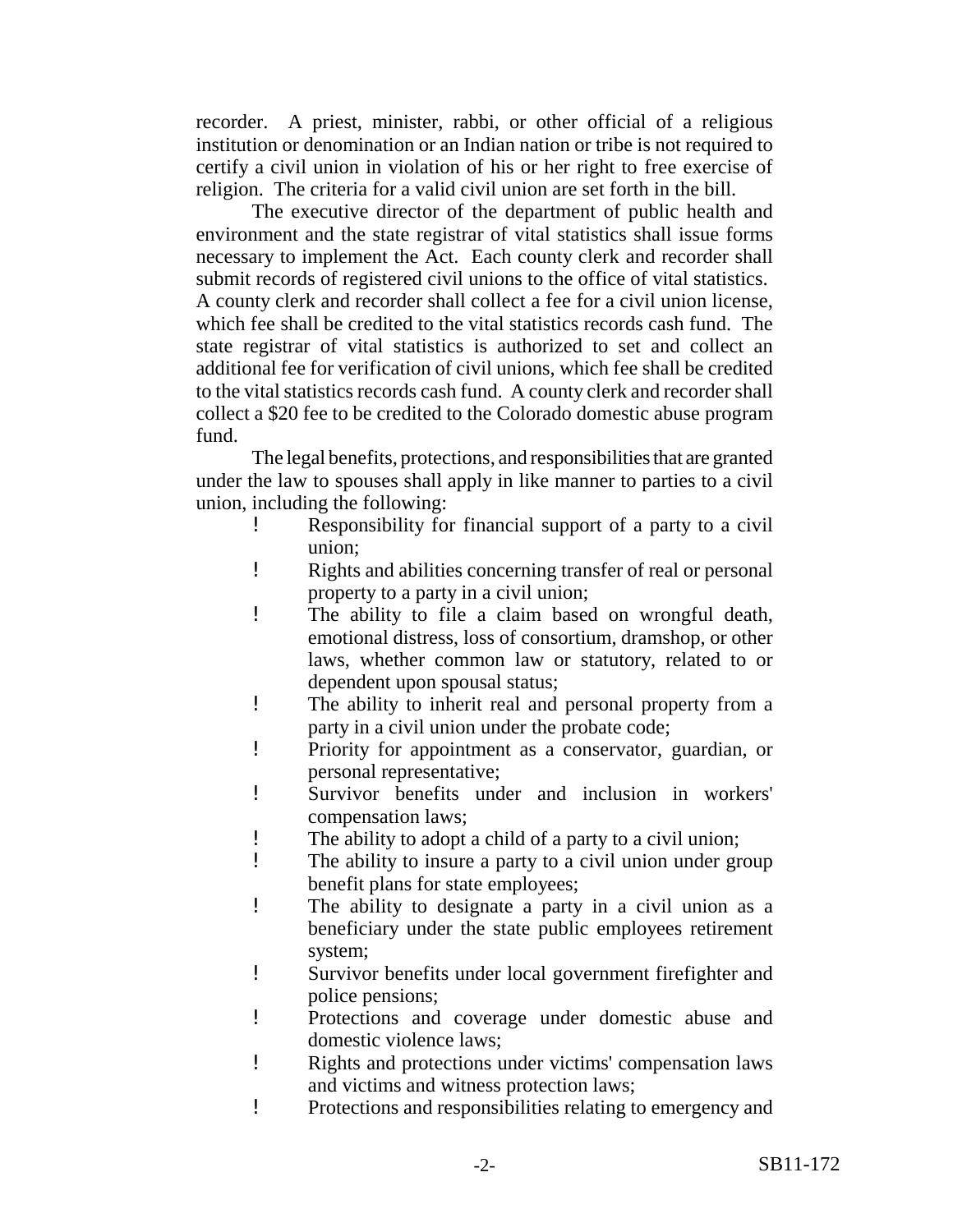nonemergency medical care and treatment and hospital visitation;

- ! Rights to visit a party in a civil union in a correctional facility, jail, or private contract prison or in a facility receiving mental health treatment;
- ! The ability to file a complaint about the care or treatment of a party in a civil union in a nursing home;
- ! Rights relating to declarations concerning the administration, withholding, or withdrawing of medical treatment, proxy decision-makers and surrogate decision-makers, CPR directives, or directives concerning medical orders for scope of treatment forms with respect to a party to a civil union;
- ! Rights concerning the disposition of the last remains of a party to a civil union;
- ! The right to make decisions regarding anatomical gifts;
- ! Eligibility for family leave benefits;
- ! Eligibility for public assistance benefits;
- ! A privilege from providing compelled testimony against a party in a civil union and evidentiary privileges for parties to a civil union;
- ! The right to apply for emergency or involuntary commitment of a party to a civil union;
- ! The right to claim a homestead exemption;
- ! The ability to protect exempt property from attachment, execution, or garnishment; and
- ! Dependent coverage under life insurance and health insurance policies.

The same processes that are provided in law for dissolution, legal separation, and declaration of invalidity of a marriage apply to dissolution, legal separation, and declaration of invalidity of a civil union. Any person who enters into a civil union in Colorado consents to the jurisdiction of the courts of Colorado for the purpose of any action relating to a civil union even if one or both parties cease to reside in the state. The courts are authorized to collect docket fees for the dissolution of a civil union, legal separation of a civil union, and declaration of invalidity of a civil union.

The Act shall not be construed to create a marriage between the parties to a civil union, create or recognize a legal status similar to marriage, or alter the public policy of this state that recognizes only the union of one man and one woman as a marriage. Notwithstanding any provision of law to the contrary, nothing in the Act shall be interpreted to require a child placement agency to place a child for adoption with parties to a civil union.

The Act includes a reciprocity and principle of comity section that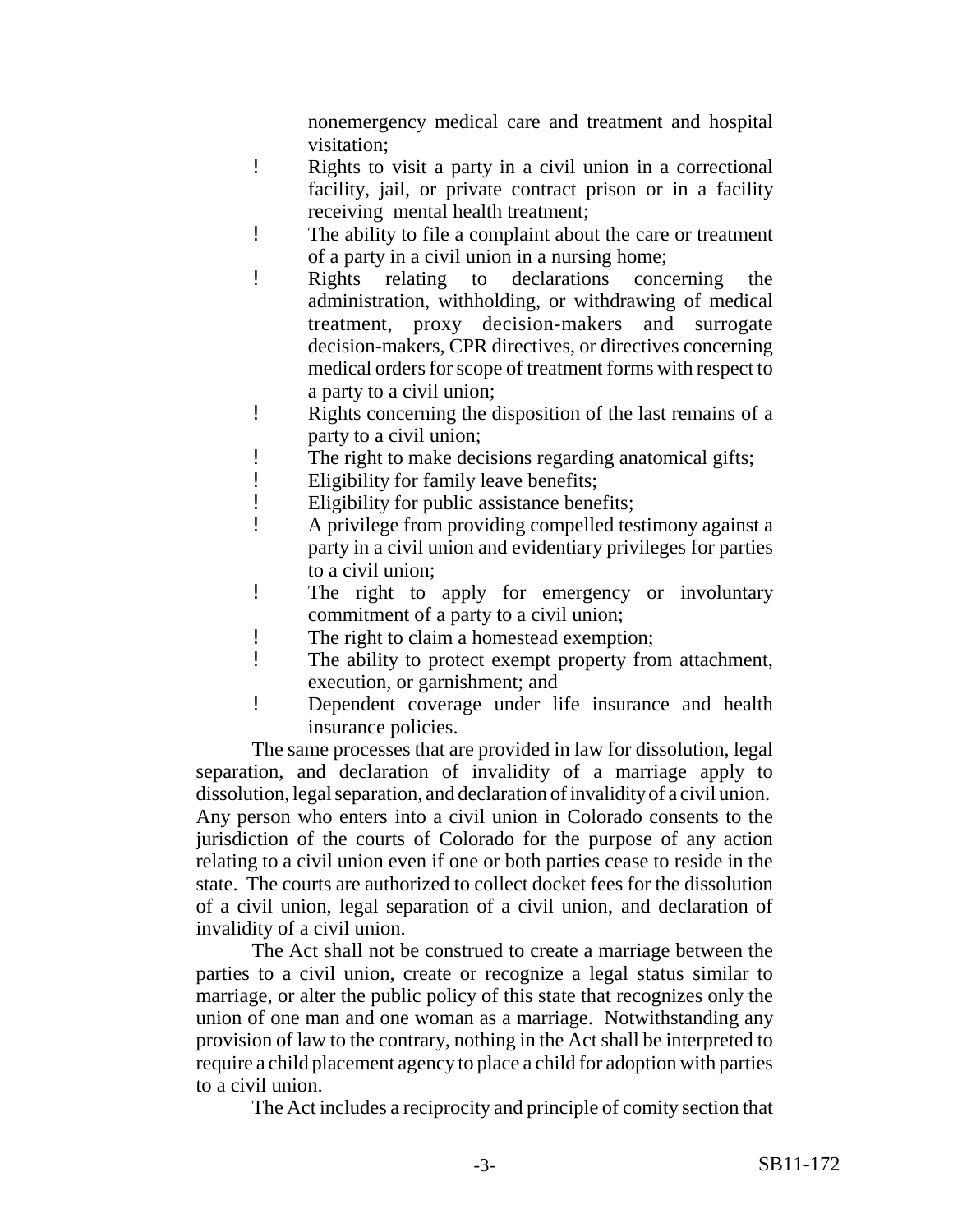states that a relationship between persons of the same sex that does not comply with section 31 of article II of the state constitution that is legally entered into in another jurisdiction shall be deemed in Colorado to be a civil union and that, under principles of comity, a civil union, domestic partnership, or a substantially similar legal relationship that is legally created in another jurisdiction shall be deemed to be a civil union for purposes of Colorado law.

A severability clause is included in the Act.

The executive director of the department of revenue is authorized to appoint a study commission to investigate and report on what changes in the law could be made to ensure equitable tax treatment and to allow parties to a civil union to file a joint state tax return without violating the federal tax laws. Until a statutory change is enacted to authorize the filing of a joint state tax return by parties to a civil union, nothing in the Act shall be construed to permit the filing of a joint income tax return by the parties to a civil union.

A custodian of records is prohibited from allowing a person, other than the person in interest or an immediate family member of the person in interest, to inspect the application for a civil union license of any person; except that a district court may order the custodian to permit inspection of the license application for a civil union upon a showing of good cause.

A person who has entered into a designated beneficiary agreement under Colorado's designated beneficiary statute is precluded from entering into a civil union with a different person. If both parties to a designated beneficiary agreement are eligible to enter into a valid civil union and subsequently enter into a civil union, the civil union certificate constitutes a superseding legal document that supersedes and invalidates the prior designated beneficiary agreement.

The bill makes other conforming amendments.

1 *Be it enacted by the General Assembly of the State of Colorado:*

 **SECTION 1. Legislative declaration.** The general assembly declares that the public policy of this state, as set forth in section 31 of article II of the state constitution, recognizes only the union of one man and one woman as a marriage. The general assembly declares that the purpose of the "Colorado Civil Union Act", article 15 of title 14, Colorado Revised Statutes, is to provide eligible couples the opportunity to obtain the benefits, protections, and responsibilities afforded by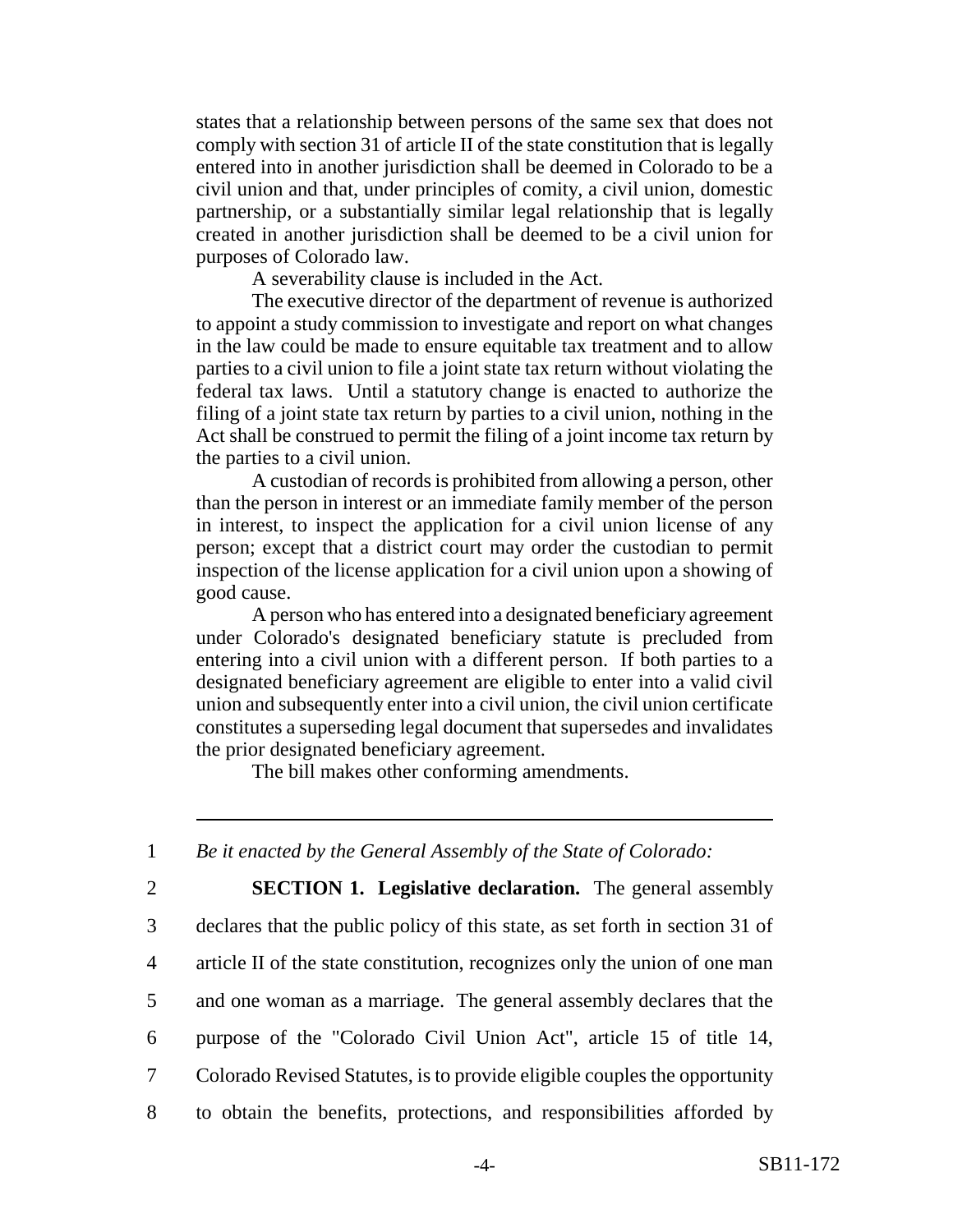Colorado law to spouses consistent with the principles of equality under law and religious freedom embodied in both the United States constitution and the constitution of this state. The general assembly further finds that the general assembly, in the exercise of its plenary power, has the authority to define other arrangements, such as a civil union between two unmarried persons regardless of their gender, and to set forth in statute any state-level benefits, rights, and protections to which a couple is entitled by virtue of entering into a civil union. The general assembly finds that the "Colorado Civil Union Act" does not alter the public policy of this state, which recognizes only the union of one man and one woman as a marriage. The general assembly also declares that a second purpose in enacting the "Colorado Civil Union Act" is to state that Colorado courts may offer same-sex couples the equal protection of the law and to give full faith and credit to recognize relationships legally created in other jurisdictions that are similar to civil unions created by this Act and that are not otherwise recognized pursuant to Colorado law. **SECTION 2.** Title 14, Colorado Revised Statutes, is amended BY THE ADDITION OF A NEW ARTICLE to read: **ARTICLE 15 Colorado Civil Union Act 14-15-101. Short title.** THIS ARTICLE SHALL BE KNOWN AND MAY BE CITED AS THE "COLORADO CIVIL UNION ACT". **14-15-102. Definitions.** AS USED IN THIS ARTICLE, UNLESS THE CONTEXT OTHERWISE REQUIRES:

26 (1) "CIVIL UNION" MEANS A RELATIONSHIP ESTABLISHED BY TWO ELIGIBLE PERSONS PURSUANT TO THIS ARTICLE THAT ENTITLES THEM TO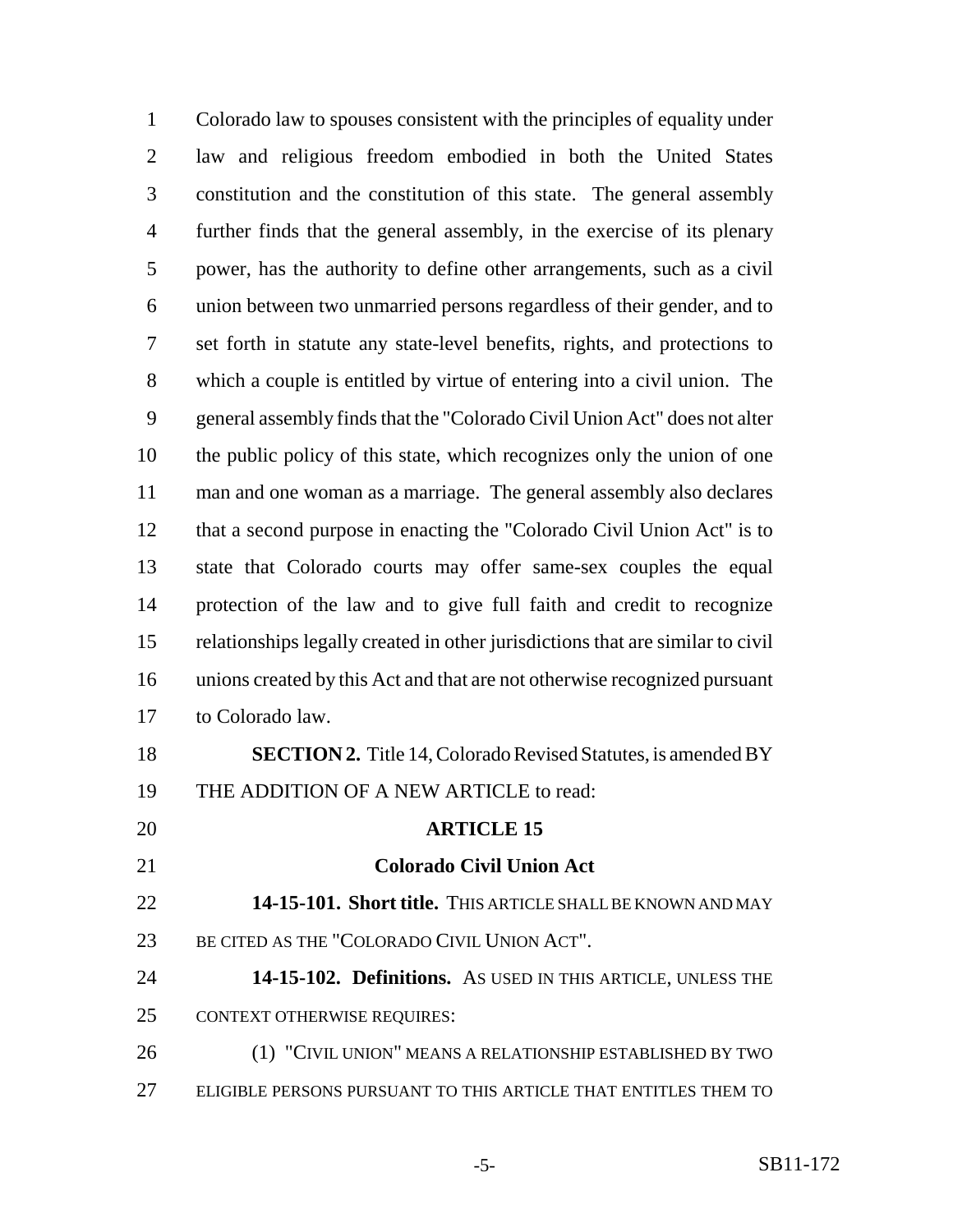RECEIVE THE BENEFITS AND PROTECTIONS AND BE SUBJECT TO THE RESPONSIBILITIES OF SPOUSES.

 (2) "CIVIL UNION CERTIFICATE" MEANS A DOCUMENT THAT CERTIFIES THAT THE PERSONS NAMED IN THE CERTIFICATE HAVE ESTABLISHED A CIVIL UNION IN THIS STATE IN COMPLIANCE WITH THIS ARTICLE.

 (3) "DEPARTMENT" MEANS THE DEPARTMENT OF PUBLIC HEALTH AND ENVIRONMENT.

 (4) "MARRIAGE" MEANS THE LEGALLY RECOGNIZED UNION OF ONE MAN AND ONE WOMAN.

 (5) "PARTY TO A CIVIL UNION" OR "PARTNER IN A CIVIL UNION" MEANS A PERSON WHO HAS ESTABLISHED A CIVIL UNION PURSUANT TO THIS ARTICLE.

 (6) "SPOUSES" MEANS TWO PERSONS MARRIED PURSUANT TO THE PROVISIONS OF THE "UNIFORM MARRIAGE ACT", PART 1 OF ARTICLE 2 OF THIS TITLE.

 (7) "STATE REGISTRAR" MEANS THE STATE REGISTRAR OF VITAL STATISTICS IN THE DEPARTMENT.

 **14-15-103. Requisites of a valid civil union.** (1) TO ESTABLISH A CIVIL UNION IN COLORADO, THE TWO PARTIES TO THE CIVIL UNION SHALL SATISFY ALL OF THE FOLLOWING CRITERIA:

 (a) BOTH PARTIES SHALL BE ADULTS, REGARDLESS OF THE GENDER 23 OF EITHER PARTY;

24 (b) NEITHER PARTY SHALL BE A PARTY TO ANOTHER CIVIL UNION;

(c) NEITHER PARTY SHALL BE MARRIED TO ANOTHER PERSON.

**14-15-104. Individual shall not enter into a civil union with a**

**relative.** (1) AN INDIVIDUAL SHALL NOT ENTER INTO A CIVIL UNION WITH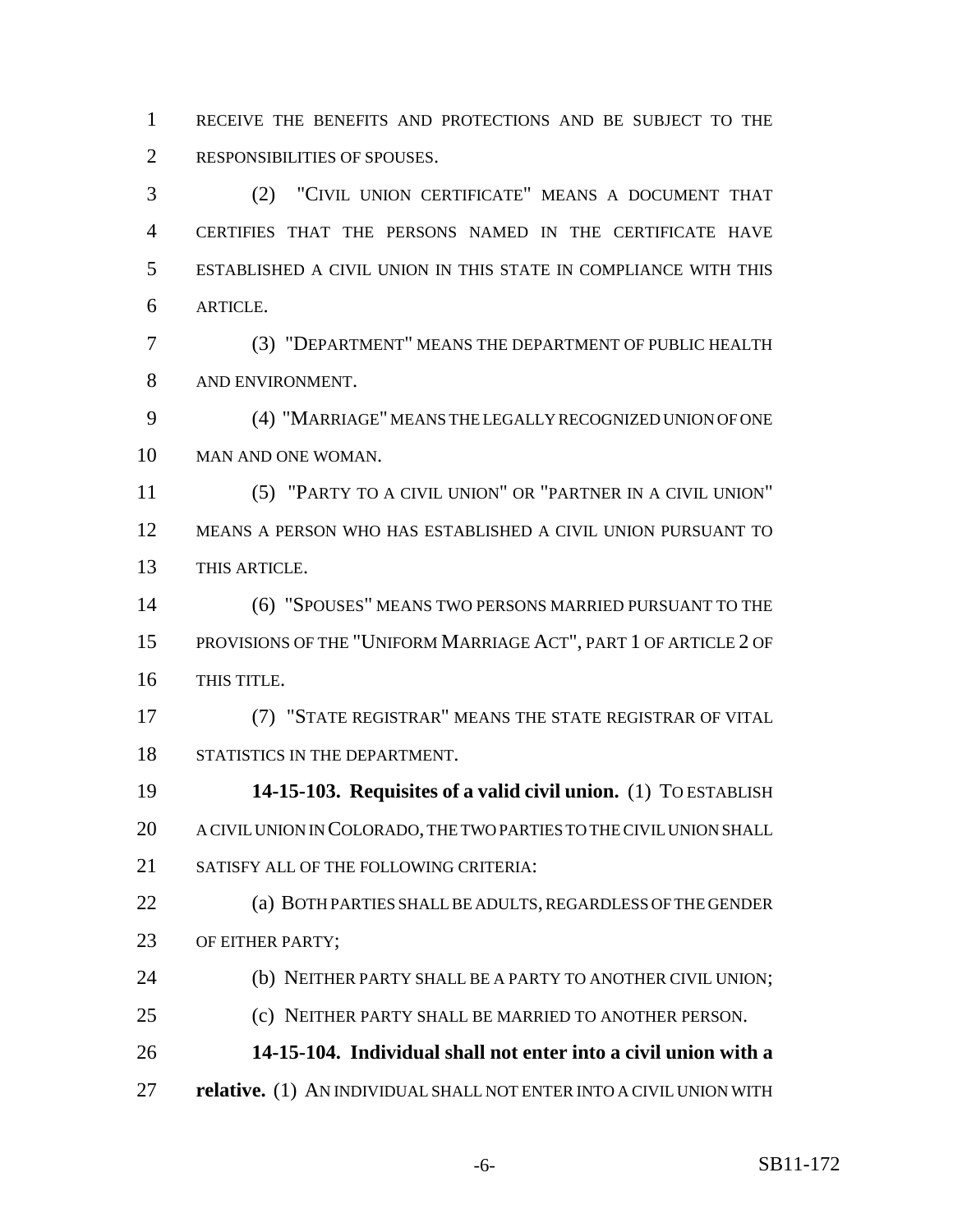AN ANCESTOR OR A DESCENDANT OR WITH A BROTHER OR A SISTER, WHETHER THE RELATIONSHIP IS BY THE HALF OR THE WHOLE BLOOD.

 (2) AN INDIVIDUAL SHALL NOT ENTER INTO A CIVIL UNION WITH AN UNCLE OR AUNT OR WITH A NIECE OR NEPHEW, WHETHER THE RELATIONSHIP IS BY THE HALF OR THE WHOLE BLOOD.

 (3) A CIVIL UNION BETWEEN PERSONS PROHIBITED FROM ENTERING INTO A CIVIL UNION BY SUBSECTION (1) OR (2) OF THIS SECTION IS VOID.

 **14-15-105. Restrictions as to minors and wards.** (1) A COUNTY CLERK AND RECORDER SHALL NOT ISSUE A CIVIL UNION LICENSE IF EITHER 10 PARTY TO THE INTENDED CIVIL UNION IS:

(a) UNDER EIGHTEEN YEARS OF AGE; OR

 (b) EIGHTEEN YEARS OF AGE OR OLDER AND UNDER GUARDIANSHIP, UNLESS THE PARTY UNDER GUARDIANSHIP HAS THE WRITTEN CONSENT OF HIS OR HER GUARDIAN.

 (2) A VIOLATION OF SUBSECTION (1) OF THIS SECTION SHALL MAKE THE CIVIL UNION VOIDABLE.

 **14-15-106. Benefits, protections, and responsibilities of parties to a civil union.** (1) A PARTY TO A CIVIL UNION SHALL HAVE THE BENEFITS, PROTECTIONS, AND RESPONSIBILITIES UNDER LAW AS ARE GRANTED TO SPOUSES, WHETHER THOSE BENEFITS, PROTECTIONS, AND RESPONSIBILITIES DERIVE FROM STATUTE, ADMINISTRATIVE OR COURT RULE, POLICY, COMMON LAW, OR ANY OTHER SOURCE OF CIVIL LAW.

 (2) A PARTY TO A CIVIL UNION SHALL BE INCLUDED IN ANY DEFINITION OR USE OF THE TERMS "DEPENDENT", "FAMILY", "IMMEDIATE FAMILY", "NEXT OF KIN", "SPOUSE", AND ANY OTHER TERM THAT DENOTES THE FAMILIAL OR SPOUSAL RELATIONSHIP, AS THOSE TERMS ARE USED 27 THROUGHOUT THE COLORADO REVISED STATUTES.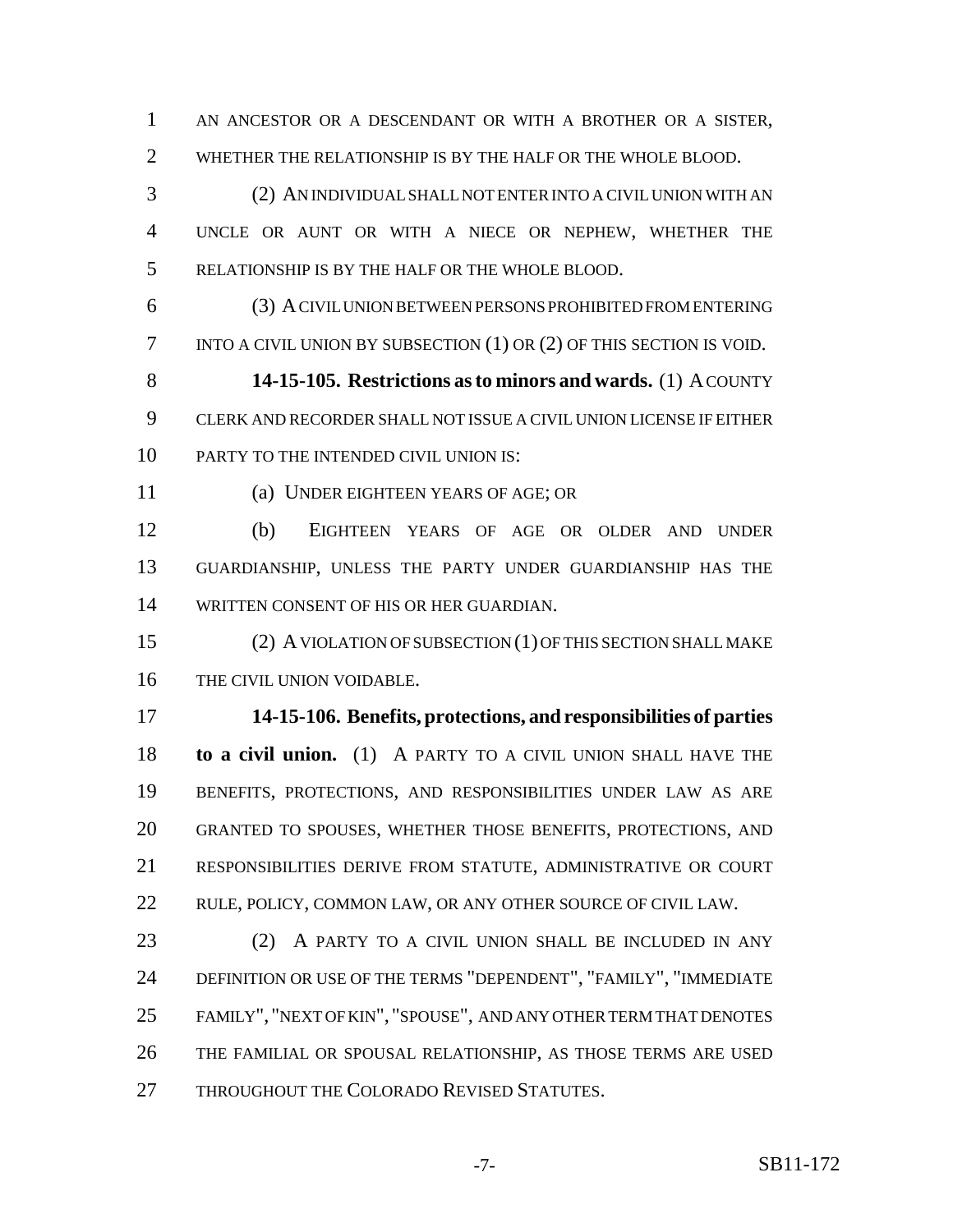(3) PARTIES TO A CIVIL UNION SHALL BE RESPONSIBLE FOR THE FINANCIAL SUPPORT OF ONE ANOTHER IN THE MANNER PRESCRIBED UNDER LAW FOR SPOUSES.

 (4) THE LAW OF DOMESTIC RELATIONS, INCLUDING BUT NOT LIMITED TO DECLARATION OF INVALIDITY, LEGAL SEPARATION, DISSOLUTION, CHILD CUSTODY, ALLOCATION OF PARENTAL RESPONSIBILITIES, PARENTING TIME, CHILD SUPPORT, PROPERTY DIVISION, AND MAINTENANCE, SHALL APPLY TO CIVIL UNIONS.

 (5) LEGAL BENEFITS, PROTECTIONS, AND RESPONSIBILITIES OF SPOUSES, INCLUDING BUT NOT LIMITED TO THE FOLLOWING, SHALL APPLY 11 IN LIKE MANNER TO PARTIES TO A CIVIL UNION:

 (a) LAWS RELATING TO TITLE, TENURE, DESCENT AND DISTRIBUTION, INTESTATE SUCCESSION, WAIVER OF WILL, SURVIVORSHIP, OR OTHER INCIDENTS OF THE ACQUISITION, OWNERSHIP, OR TRANSFER, INTER VIVOS OR AT DEATH, OF REAL OR PERSONAL PROPERTY, INCLUDING ELIGIBILITY TO HOLD REAL AND PERSONAL PROPERTY AS JOINT TENANTS WITH RIGHT OF SURVIVORSHIP OR AS TENANTS IN COMMON;

 (b) CAUSES OF ACTION RELATED TO OR DEPENDENT UPON SPOUSAL STATUS, INCLUDING AN ACTION BASED ON WRONGFUL DEATH, EMOTIONAL DISTRESS, LOSS OF CONSORTIUM, DRAMSHOP LAWS, OR OTHER TORTS OR ACTIONS UNDER CONTRACTS RECITING, RELATED TO, OR DEPENDENT UPON SPOUSAL STATUS;

 (c) PROBATE LAW AND PROCEDURE, INCLUDING NONPROBATE TRANSFERS AND PRIORITY FOR APPOINTMENT AS A CONSERVATOR, GUARDIAN, OR PERSONAL REPRESENTATIVE;

26 (d) WORKERS' COMPENSATION BENEFITS;

(e) ADOPTION LAW AND PROCEDURE;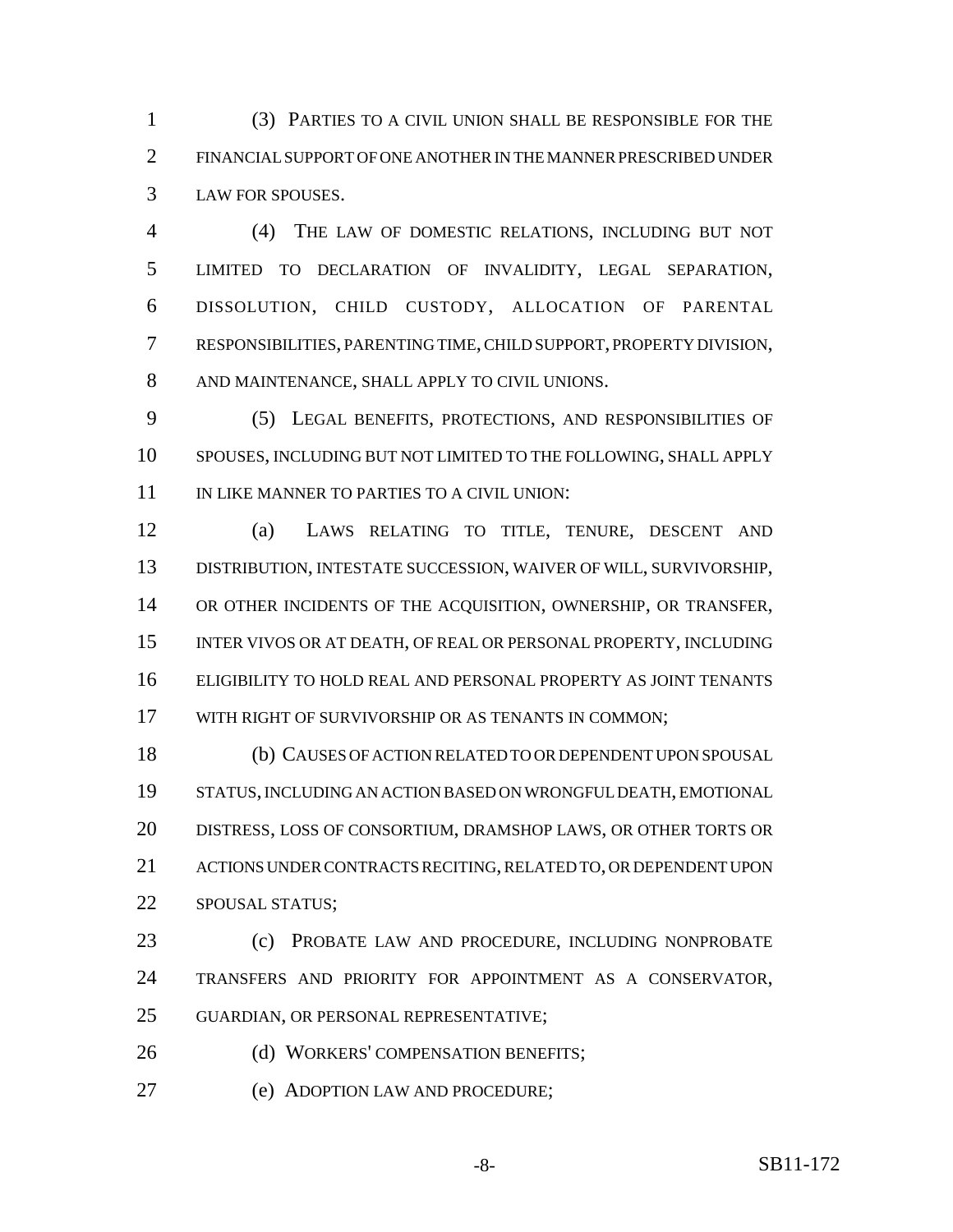(f) GROUP BENEFIT PLANS FOR STATE EMPLOYEES PURSUANT TO 2 PART 6 OF ARTICLE 50 OF TITLE 24, C.R.S.;

 (g) THE RIGHT TO DESIGNATE A PARTY TO A CIVIL UNION AS A BENEFICIARY UNDER THE STATE PUBLIC EMPLOYEES' RETIREMENT SYSTEM; (h) SURVIVOR BENEFITS UNDER LOCAL GOVERNMENT FIREFIGHTER AND POLICE PENSIONS;

 (i) DOMESTIC ABUSE PROGRAMS PURSUANT TO ARTICLE 7.5 OF TITLE 26,C.R.S., EMERGENCY PROTECTION ORDERS PURSUANT TO SECTION 13-14-103, C.R.S., AND THE RIGHT TO RECEIVE THE PROTECTIONS AND 10 PROGRAMS SPECIFIED IN PART 8 OF ARTICLE 6 OF TITLE 18, C.R.S.;

 (j) RIGHTS TO APPLY FOR COMPENSATION AS A RELATIVE OF A VICTIM UNDER THE "COLORADO CRIME VICTIM COMPENSATION ACT", 13 PURSUANT TO PART 1 OF ARTICLE 4.1 OF TITLE 24, C.R.S., RIGHTS TO 14 RECEIVE RESTITUTION UNDER PART 2 OF ARTICLE 4.1 OF TITLE 24, C.R.S., AND THE RIGHT TO BE INFORMED OF CRITICAL STAGES OF THE CRIMINAL JUSTICE PROCESS AND TO BE ACCORDED THE RIGHTS AND PROTECTIONS OF VICTIMS OF AND WITNESSES TO CRIMES UNDER PARTS 2 AND 3 OF ARTICLE 4.1 OF TITLE 24, C.R.S.;

 (k) LAWS RELATING TO EMERGENCY AND NONEMERGENCY MEDICAL CARE AND TREATMENT AND HOSPITAL VISITATION AND NOTIFICATION, INCLUDING THE RIGHTS OF NURSING HOME PATIENTS 22 DESCRIBED IN SECTION 25-1-120, C.R.S.;

 (l) LAWS OR RULES REGARDING THE RIGHT TO VISIT A PARTNER WHO IS IN A CORRECTIONAL FACILITY, AS DEFINED IN SECTION 17-1-102 (1.7),C.R.S., A LOCAL JAIL, AS DEFINED IN SECTION 17-1-102 (7),C.R.S., OR A PRIVATE CONTRACT PRISON, AS DEFINED IN SECTION 17-1-102 (7.3), 27 C.R.S., OR WHO IS RECEIVING TREATMENT IN A PUBLIC HOSPITAL OR A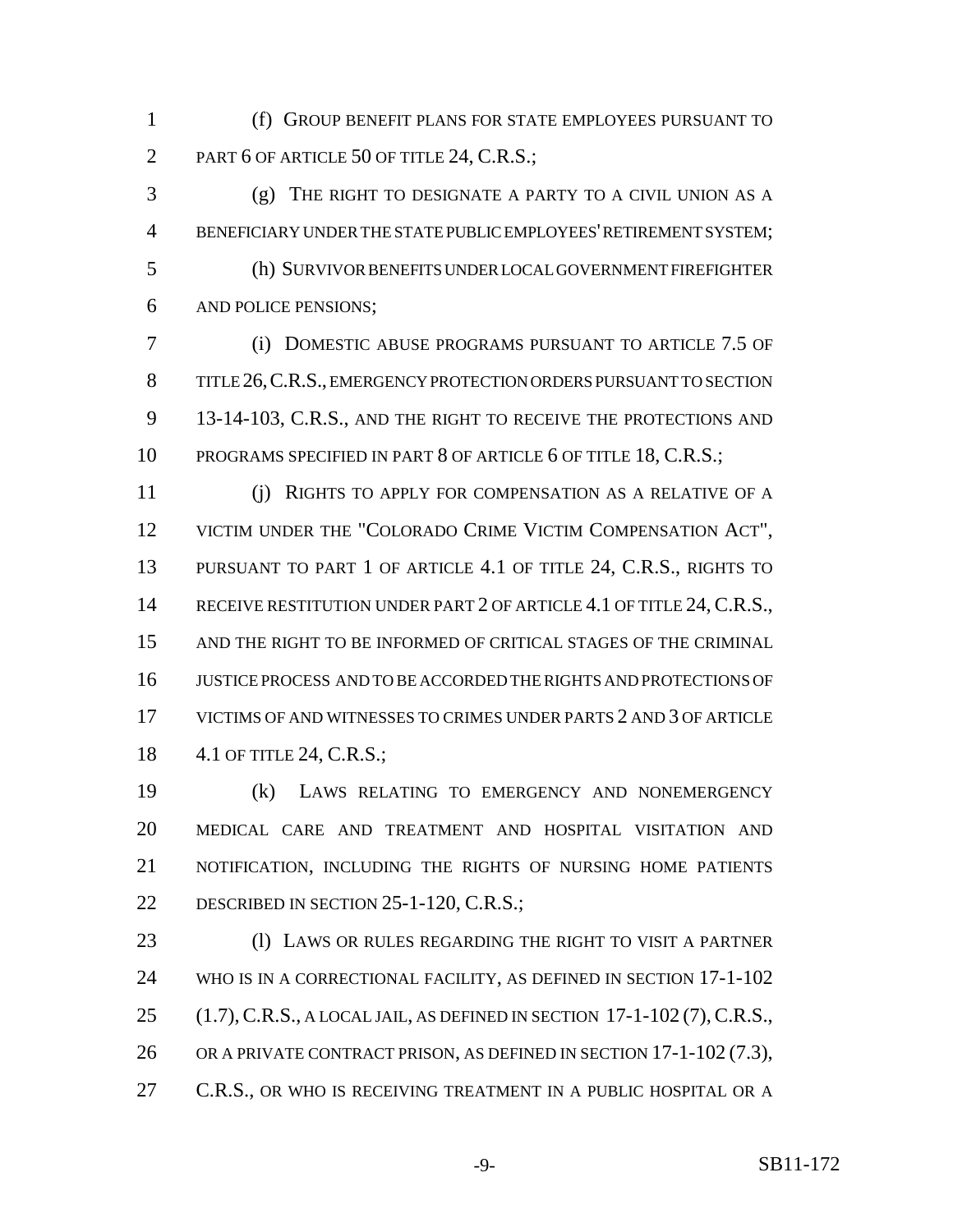LICENSED PRIVATE HOSPITAL, CLINIC, COMMUNITY MENTAL HEALTH CENTER OR CLINIC, OR ACUTE TREATMENT UNIT OR INSTITUTION THAT PROVIDES TREATMENT FOR A PERSON WITH A MENTAL ILLNESS;

4 (m) LAWS RELATING TO:

 (I) DECLARATIONS CONCERNING THE ADMINISTRATION, WITHHOLDING, OR WITHDRAWING OF MEDICAL TREATMENT, WHICH DECLARATIONS ARE MADE PURSUANT TO THE PROVISIONS OF THE "COLORADO MEDICAL TREATMENT DECISION ACT", ARTICLE 18 OF TITLE 15, C.R.S.;

 (II) PROXY DECISION-MAKERS FOR MEDICAL TREATMENT AND SURROGATE DECISION-MAKERS FOR HEALTH CARE BENEFIT DECISIONS, AS 12 DESCRIBED IN ARTICLE 18.5 OF TITLE 15, C.R.S.;

 (III) DIRECTIVES RELATING TO CARDIOPULMONARY 14 RESUSCITATION, AS DESCRIBED IN ARTICLE 18.6 OF TITLE 15, C.R.S.; AND (IV) DIRECTIVES CONCERNING MEDICAL ORDERS FOR SCOPE OF TREATMENT FORMS, AS DESCRIBED IN ARTICLE 18.7 OF TITLE 15, C.R.S.; (n) RIGHTS CONCERNING DIRECTION OF THE DISPOSITION OF THE LAST REMAINS OF A DECEASED PARTY TO A CIVIL UNION PURSUANT TO 19 ARTICLE 19 OF TITLE 15, C.R.S.;

 (o) LAWS RELATING TO MAKING, REVOKING, AND OBJECTING TO ANATOMICAL GIFTS BY OTHERS PURSUANT TO THE "REVISED UNIFORM 22 ANATOMICAL GIFT ACT", PART 1 OF ARTICLE 34 OF TITLE 12, C.R.S.;

(p) FAMILY LEAVE BENEFITS;

24 (q) PUBLIC ASSISTANCE BENEFITS PURSUANT TO STATE LAW;

 (r) LAWS RELATING TO IMMUNITY FROM COMPELLED TESTIMONY 26 AND EVIDENTIARY PRIVILEGES PURSUANT TO SECTION 13-90-107, C.R.S.;

(s) THE RIGHT TO APPLY FOR EMERGENCY OR INVOLUNTARY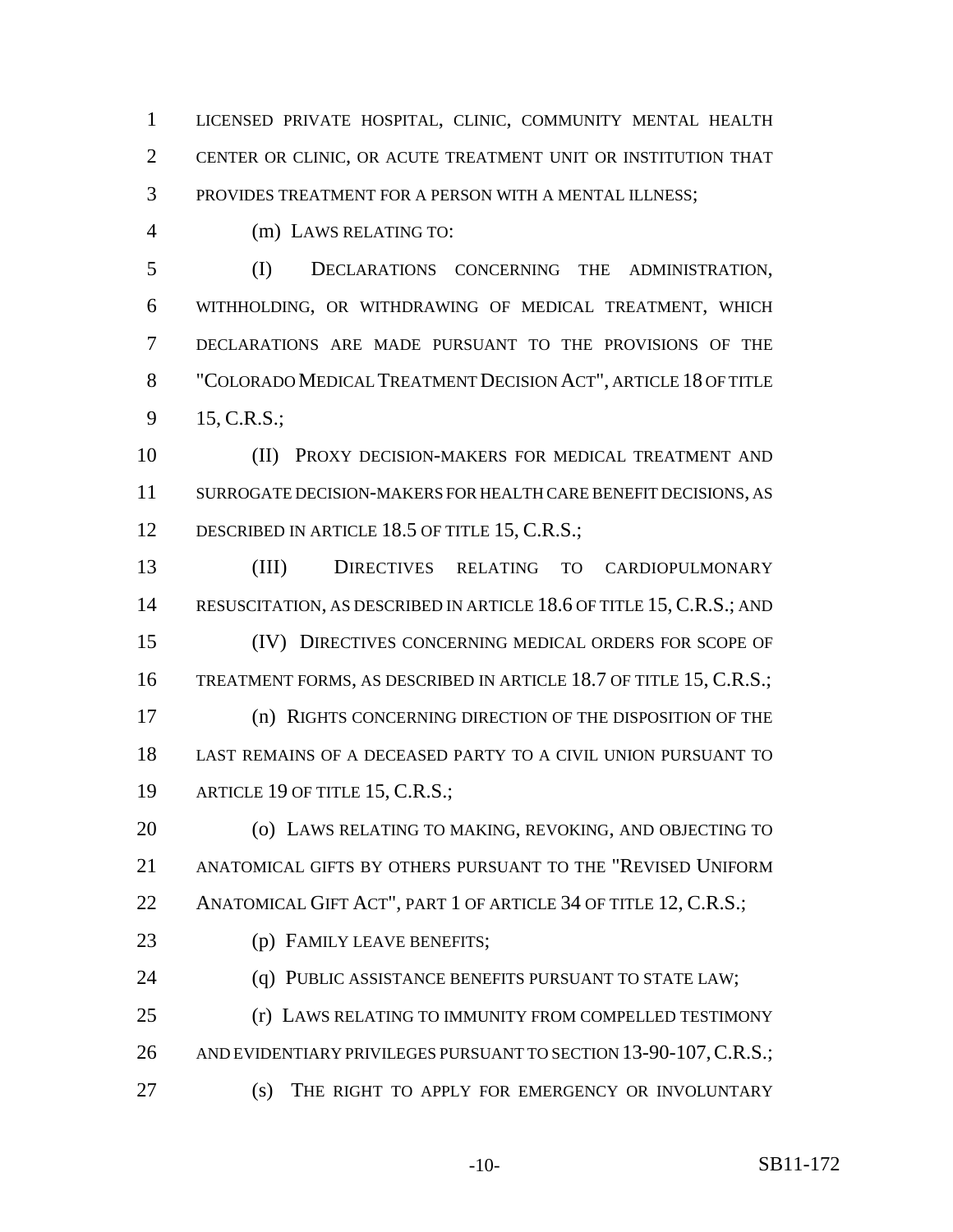COMMITMENT OF A PARTY TO A CIVIL UNION;

2 (t) THE HOMESTEAD RIGHTS OF A SURVIVING SPOUSE PURSUANT TO PART 2 OF ARTICLE 41 OF TITLE 38, C.R.S.;

 (u) THE ABILITY TO PROTECT EXEMPT PROPERTY FROM ATTACHMENT, EXECUTION, OR GARNISHMENT; AND

 (v) INSURANCE POLICIES FOR LIFE INSURANCE OR HEALTH CARE COVERAGE, INCLUDING THE ABILITY TO COVER A PARTY TO A CIVIL UNION AS A DEPENDENT.

 (6) THE RESPONSIBILITIES AND RIGHTS OF PARTIES TO A CIVIL UNION WITH RESPECT TO THE BIOLOGICAL CHILD OF ONE OF THE PARTIES, WHICH CHILD IS CONCEIVED DURING THE TERM OF THE CIVIL UNION, SHALL BE DETERMINED AS IF THE PARTIES WERE SPOUSES SUBJECT TO THE 13 PROVISIONS OF SECTION 19-4-105, C.R.S. A PARTY TO A CIVIL UNION HAS THE RIGHT TO ADOPT THROUGH THE SAME PROCESS OUTLINED FOR A 15 STEPPARENT ADOPTION IN ACCORDANCE WITH SECTION 19-5-203, C.R.S., IF THE CHILD OF THE OTHER PARTY TO THE CIVIL UNION IS OTHERWISE 17 AVAILABLE FOR ADOPTION PURSUANT TO SECTION 19-5-203(1)(d), C.R.S. **14-15-107. Modification of civil union terms.** PARTIES TO A

 CIVIL UNION MAY CREATE AGREEMENTS MODIFYING THE TERMS, CONDITIONS, OR EFFECTS OF A CIVIL UNION IN THE MANNER SPECIFIED IN PART 3 OF ARTICLE 2 OF THIS TITLE, SETTING FORTH PARTICULAR UNDERSTANDINGS WITH RESPECT TO THEIR CIVIL UNION.

 **14-15-108. Dissolution, legal separation, and declaration of invalidity of civil unions - jurisdiction - venue.** (1) ANY PERSON WHO ENTERS INTO A CIVIL UNION IN COLORADO CONSENTS TO THE JURISDICTION OF THE COURTS OF COLORADO FOR THE PURPOSE OF ANY ACTION RELATING TO A CIVIL UNION EVEN IF ONE OR BOTH PARTIES CEASE TO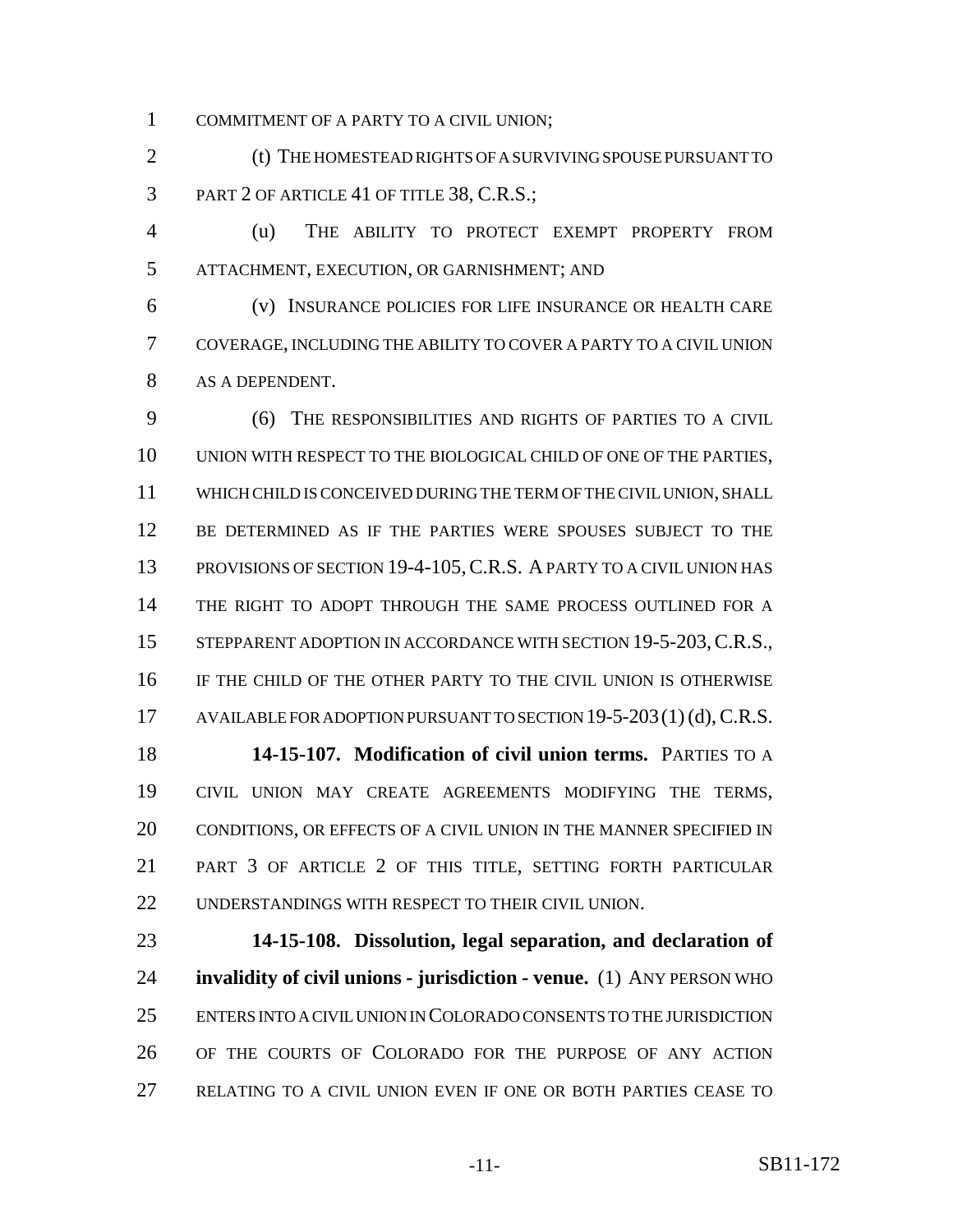RESIDE IN THIS STATE.

 (2) THE DISTRICT COURT HAS JURISDICTION OVER ALL PROCEEDINGS RELATING TO THE DISSOLUTION OF A CIVIL UNION, LEGAL SEPARATION OF A CIVIL UNION, OR THE DECLARATION OF INVALIDITY OF A CIVIL UNION. SUCH PROCEEDINGS SHALL FOLLOW THE PROCEDURES SPECIFIED IN ARTICLE 10 OF THIS TITLE, INCLUDING THE SAME DOMICILE REQUIREMENTS FOR A DISSOLUTION, LEGAL SEPARATION, OR DECLARATION OF INVALIDITY.

 (3) A PROCEEDING RELATING TO THE DISSOLUTION OF A CIVIL UNION, LEGAL SEPARATION OF A CIVIL UNION, OR THE DECLARATION OF A CIVIL UNION SHALL BE HELD IN THE COUNTY WHERE THE PETITIONER OR RESPONDENT RESIDES OR WHERE THE PARTIES' CIVIL UNION CERTIFICATE WAS ISSUED; EXCEPT THAT PROCESS MAY BE DIRECTED TO ANY COUNTY IN THE STATE. OBJECTION TO VENUE IS WAIVED IF NOT MADE WITHIN SUCH TIME AS THE RESPONDENT'S RESPONSE IS DUE.

 **14-15-109. Civil union license and certificate.** (1) THE EXECUTIVE DIRECTOR OF THE DEPARTMENT SHALL PRESCRIBE THE FORM FOR AN APPLICATION FOR A CIVIL UNION LICENSE, WHICH SHALL INCLUDE AT A MINIMUM THE FOLLOWING INFORMATION:

 (a) NAME, SEX, ADDRESS, SOCIAL SECURITY NUMBER, AND DATE AND PLACE OF BIRTH OF EACH PARTY TO THE PROPOSED CIVIL UNION. FOR 22 SUCH PURPOSE, PROOF OF DATE OF BIRTH MAY BE BY A BIRTH CERTIFICATE, A DRIVER'S LICENSE, OR OTHER COMPARABLE EVIDENCE.

 (b) IF EITHER PARTY HAS PREVIOUSLY BEEN MARRIED OR HAS PREVIOUSLY BEEN A PARTY TO A CIVIL UNION, THE NAME OF THE SPOUSE 26 OR THE NAME OF THE OTHER PARTY AND THE DATE, PLACE, AND COURT IN WHICH THE MARRIAGE OR CIVIL UNION WAS DISSOLVED OR DECLARED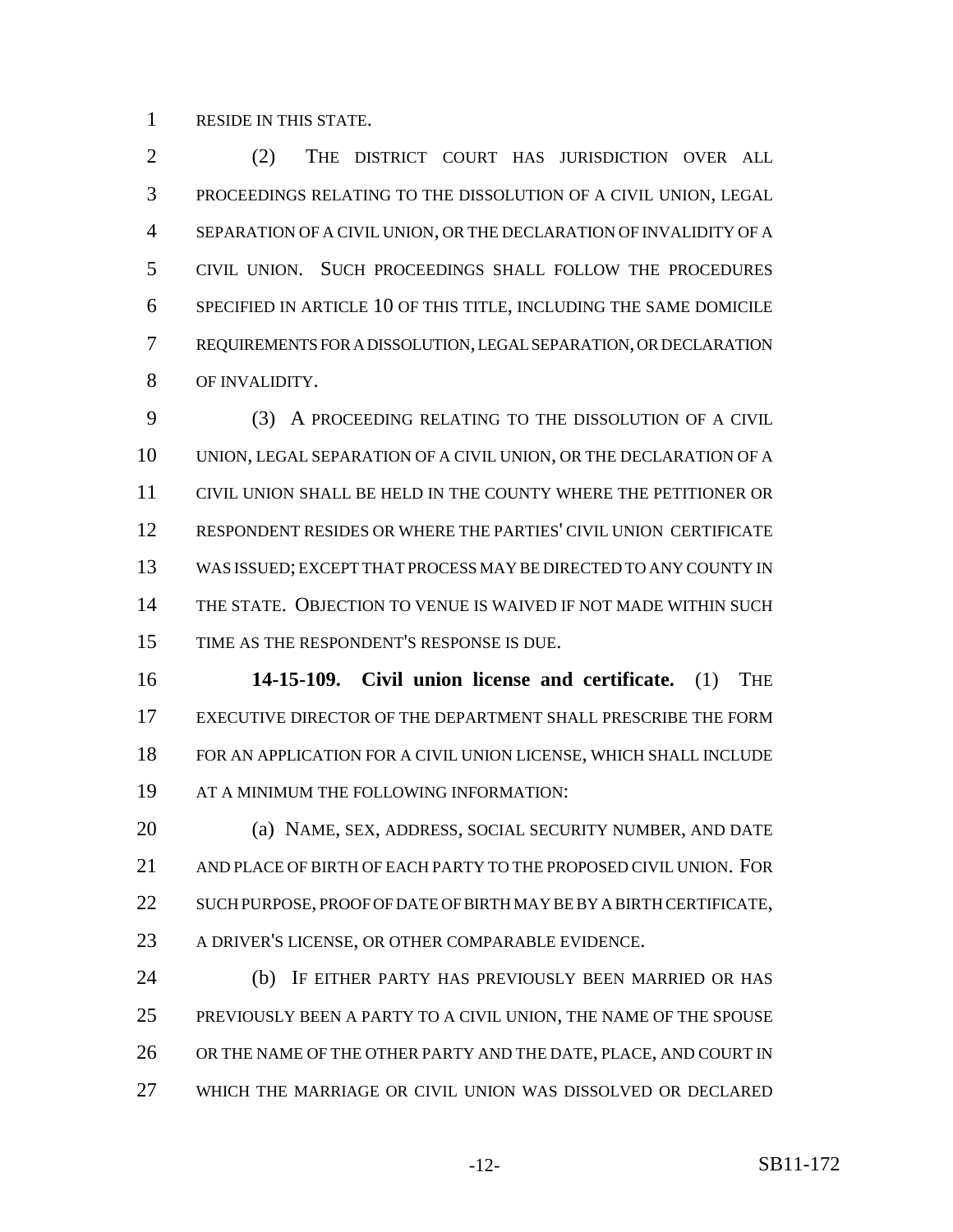INVALID OR THE DATE AND PLACE OF DEATH OF THE DECEASED SPOUSE OR 2 THE DECEASED PARTY TO A CIVIL UNION;

 (c) NAME AND ADDRESS OF THE PARENTS OR GUARDIAN OF EACH PARTY;

 (d) WHETHER THE PARTIES ARE RELATED TO EACH OTHER AND, IF SO, THEIR RELATIONSHIP.

 (2) THE EXECUTIVE DIRECTOR OF THE DEPARTMENT SHALL PRESCRIBE THE FORMS FOR THE CIVIL UNION LICENSE AND THE CIVIL UNION CERTIFICATE. THE DEPARTMENT SHALL PROVIDE THE FORMS TO THE COUNTY CLERKS AND RECORDERS IN THE STATE.

 **14-15-110. Issuance of a civil union license - certification - fee.** (1) WHEN BOTH PARTIES TO A PROPOSED CIVIL UNION COMPLETE A CIVIL UNION APPLICATION AND AT LEAST ONE PARTY APPEARS BEFORE THE COUNTY CLERK AND RECORDER AND PAYS TO THE CLERK AND RECORDER THE CIVIL UNION LICENSE FEE AND OTHER FEES DESCRIBED IN SUBSECTION (2) OF THIS SECTION, AND THE COUNTY CLERK AND RECORDER DETERMINES THAT THE PARTIES MEET THE CRITERIA SPECIFIED IN SECTIONS 14-15-103,14-15-104, AND 14-15-105, THE COUNTY CLERK AND RECORDER SHALL ISSUE A CIVIL UNION LICENSE AND A CIVIL UNION CERTIFICATE FORM. BOTH PARTIES TO THE PROPOSED CIVIL UNION SHALL SIGN THE APPLICATION ATTESTING TO THE ACCURACY OF THE FACTS STATED.

 (2) THE CIVIL UNION LICENSE FEE IS SEVEN DOLLARS PLUS AN ADDITIONAL AMOUNT ESTABLISHED PURSUANT TO SECTION 25-2-121, C.R.S. THE COUNTY CLERK AND RECORDER SHALL FORWARD THE ADDITIONAL AMOUNT TO THE STATE TREASURER WHO SHALL CREDIT IT TO THE VITAL STATISTICS RECORDS CASH FUND PURSUANT TO SECTION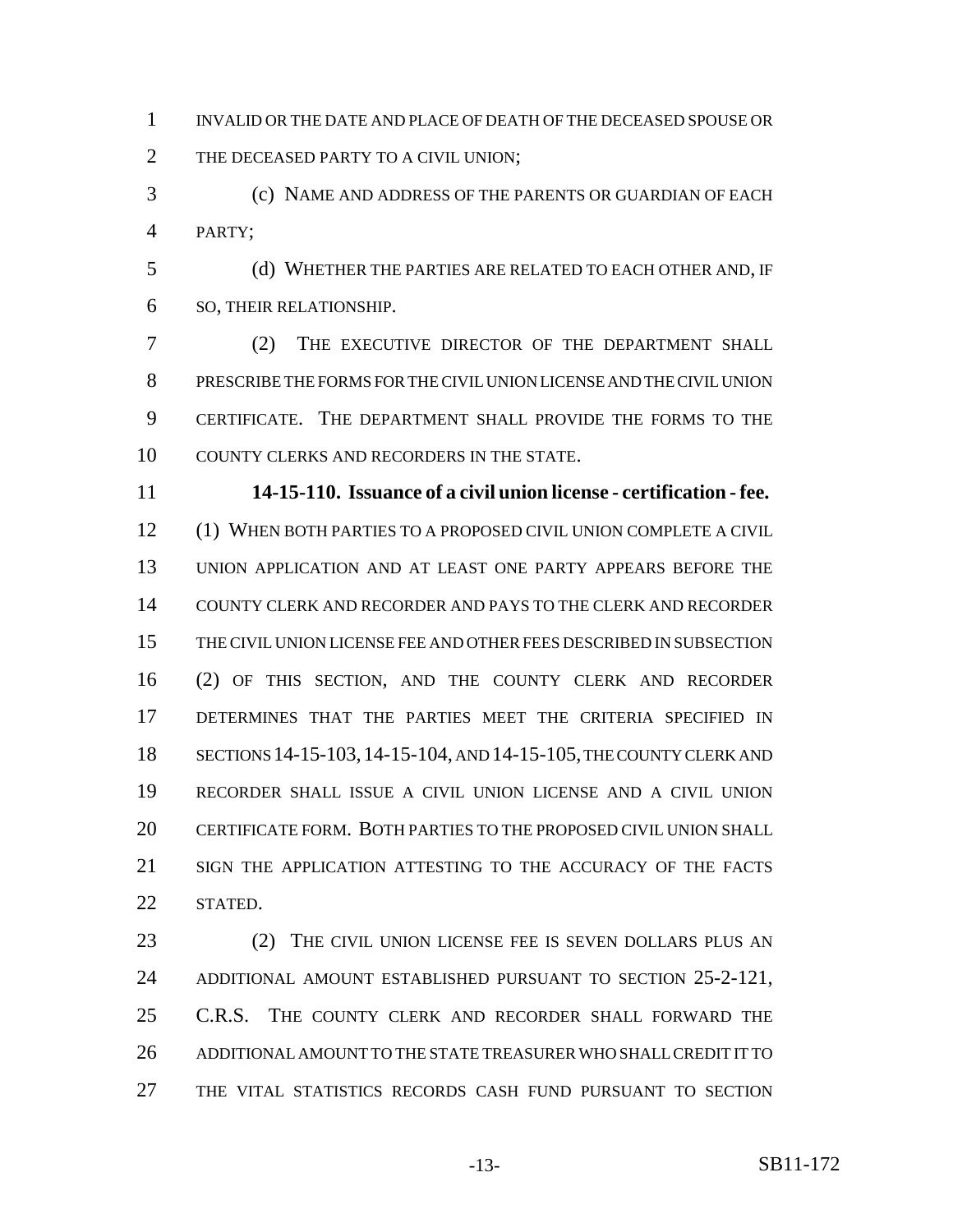25-2-121,C.R.S. IN ADDITION, THE COUNTY CLERK AND RECORDER SHALL COLLECT A FEE OF TWENTY DOLLARS TO BE TRANSMITTED BY THE COUNTY CLERK AND RECORDER TO THE STATE TREASURER WHO SHALL CREDIT THE SAME TO THE COLORADO DOMESTIC ABUSE PROGRAM FUND CREATED IN SECTION 39-22-802 (1), C.R.S.

 **14-15-111. When civil union licenses issued - validity.** CIVIL UNION LICENSES SHALL BE ISSUED BY THE COUNTY CLERK AND RECORDER ONLY DURING THE HOURS THAT THE OFFICE OF THE COUNTY CLERK AND RECORDER IS OPEN AS PRESCRIBED BY LAW AND AT NO OTHER TIME, AND SUCH LICENSES SHALL SHOW THE EXACT DATE AND HOUR OF THEIR ISSUE. A CIVIL UNION LICENSE SHALL NOT BE VALID FOR USE OUTSIDE THE STATE OF COLORADO. WITHIN THE STATE, A CIVIL UNION LICENSE SHALL NOT BE VALID FOR MORE THAN THIRTY DAYS AFTER THE DATE OF ISSUE.IF A CIVIL UNION LICENSE IS NOT USED WITHIN THIRTY DAYS, IT SHALL BE VOID AND SHALL BE RETURNED TO THE COUNTY CLERK AND RECORDER THAT ISSUED THE LICENSE FOR CANCELLATION.

 **14-15-112. Persons authorized to certify civil unions - registration - fee.** (1) A CIVIL UNION MAY BE CERTIFIED BY A JUDGE OF A COURT, BY A DISTRICT COURT MAGISTRATE, BY A COUNTY COURT MAGISTRATE, BY A RETIRED JUDGE OF A COURT, BY THE PARTIES TO THE CIVIL UNION, OR IN ACCORDANCE WITH ANY MODE OF RECOGNITION OF A CIVIL UNION BY ANY RELIGIOUS DENOMINATION OR INDIAN NATION OR TRIBE.

 (2) WITHIN SIXTY DAYS AFTER THE DATE ON WHICH THE CIVIL UNION IS CERTIFIED, EITHER THE PERSON CERTIFYING THE CIVIL UNION OR, IF NO INDIVIDUAL ACTING ALONE CERTIFIES THE CIVIL UNION, A PARTY TO THE CIVIL UNION SHALL COMPLETE THE CIVIL UNION CERTIFICATE AND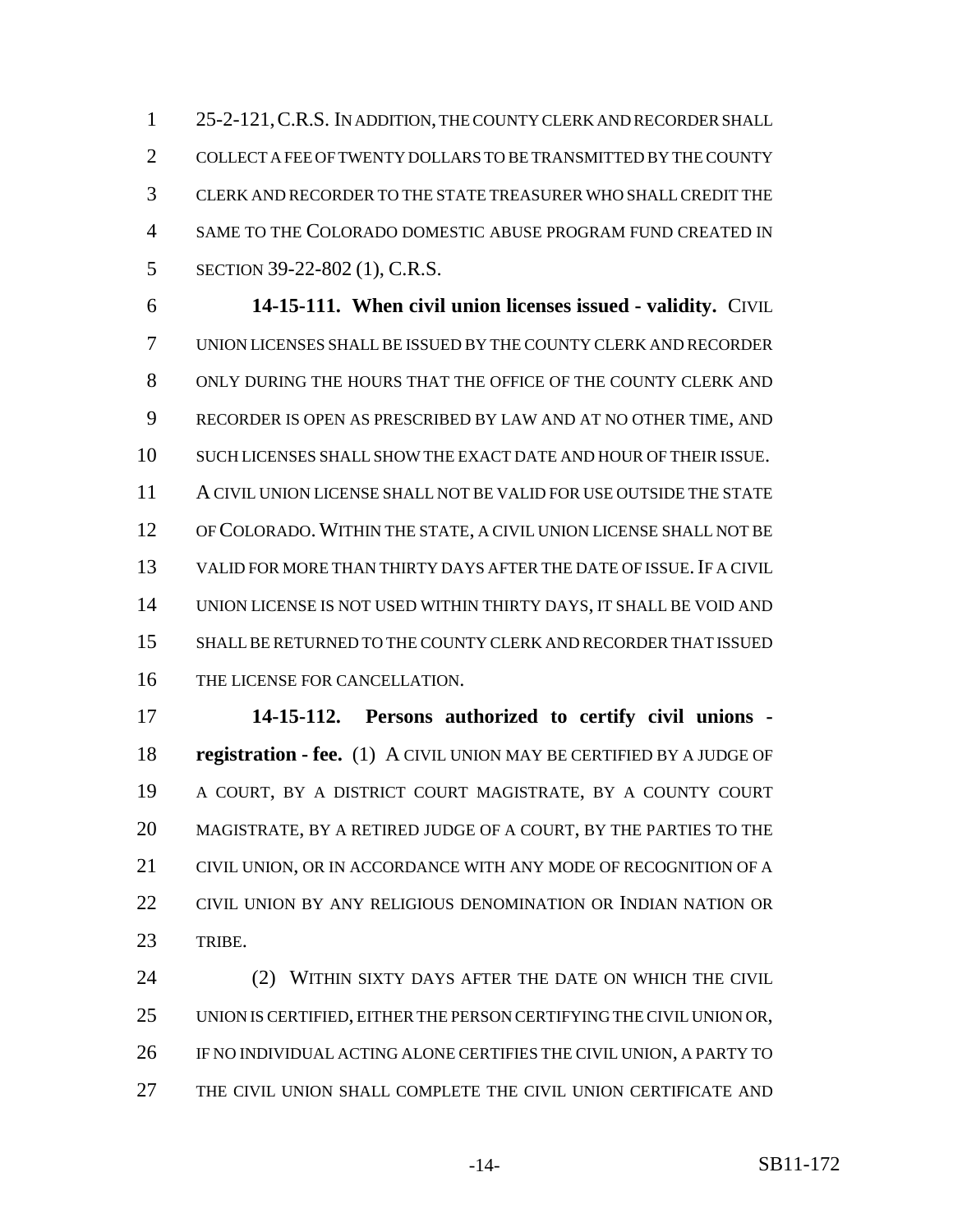RETURN THE CERTIFICATE TO THE COUNTY CLERK AND RECORDER'S OFFICE THAT ISSUED THE LICENSE. A PERSON WHO FAILS TO RETURN THE CIVIL UNION CERTIFICATE TO THE COUNTY CLERK AND RECORDER AS REQUIRED BY THIS SECTION SHALL PAY TO THE COUNTY CLERK AND RECORDER A LATE FEE IN AN AMOUNT NOT LESS THAN TWENTY DOLLARS. THE COUNTY CLERK AND RECORDER MAY ASSESS AN ADDITIONAL FIVE-DOLLAR LATE FEE FOR EACH ADDITIONAL DAY OF FAILURE TO COMPLY WITH THE RETURN REQUIREMENTS OF THIS SUBSECTION (2), UP TO A MAXIMUM OF FIFTY DOLLARS. FOR PURPOSES OF DETERMINING WHETHER TO ASSESS A LATE 10 FEE PURSUANT TO THIS SUBSECTION (2), THE DATE OF RETURN SHALL BE 11 DEEMED TO BE THE DATE OF POSTMARK.

 (3) UPON RECEIVING THE CIVIL UNION CERTIFICATE, THE COUNTY CLERK AND RECORDER SHALL REGISTER THE CIVIL UNION.

 (4) A PRIEST, MINISTER, RABBI, OR OTHER OFFICIAL OF A RELIGIOUS INSTITUTION OR DENOMINATION OR AN INDIAN NATION OR TRIBE SHALL NOT BE REQUIRED TO CERTIFY A CIVIL UNION IN VIOLATION OF HIS OR HER RIGHT TO THE FREE EXERCISE OF RELIGION GUARANTEED BY THE FIRST AMENDMENT TO THE UNITED STATES CONSTITUTION AND BY SECTION 4 OF ARTICLE II OF THE STATE CONSTITUTION.

 **14-15-113. Civil union license required for certification.** PERSONS AUTHORIZED BY SECTION 14-15-112 TO CERTIFY CIVIL UNIONS SHALL REQUIRE A CIVIL UNION LICENSE FROM THE PARTIES BEFORE CERTIFYING THE CIVIL UNION.

 **14-15-114. Evidence of civil union.** A COPY OF THE CIVIL UNION CERTIFICATE RECEIVED FROM THE COUNTY CLERK AND RECORDER OR A RECORD OF THE CIVIL UNION RECEIVED FROM THE STATE REGISTRAR SHALL BE PRESUMPTIVE EVIDENCE OF THE CIVIL UNION IN ALL COURTS.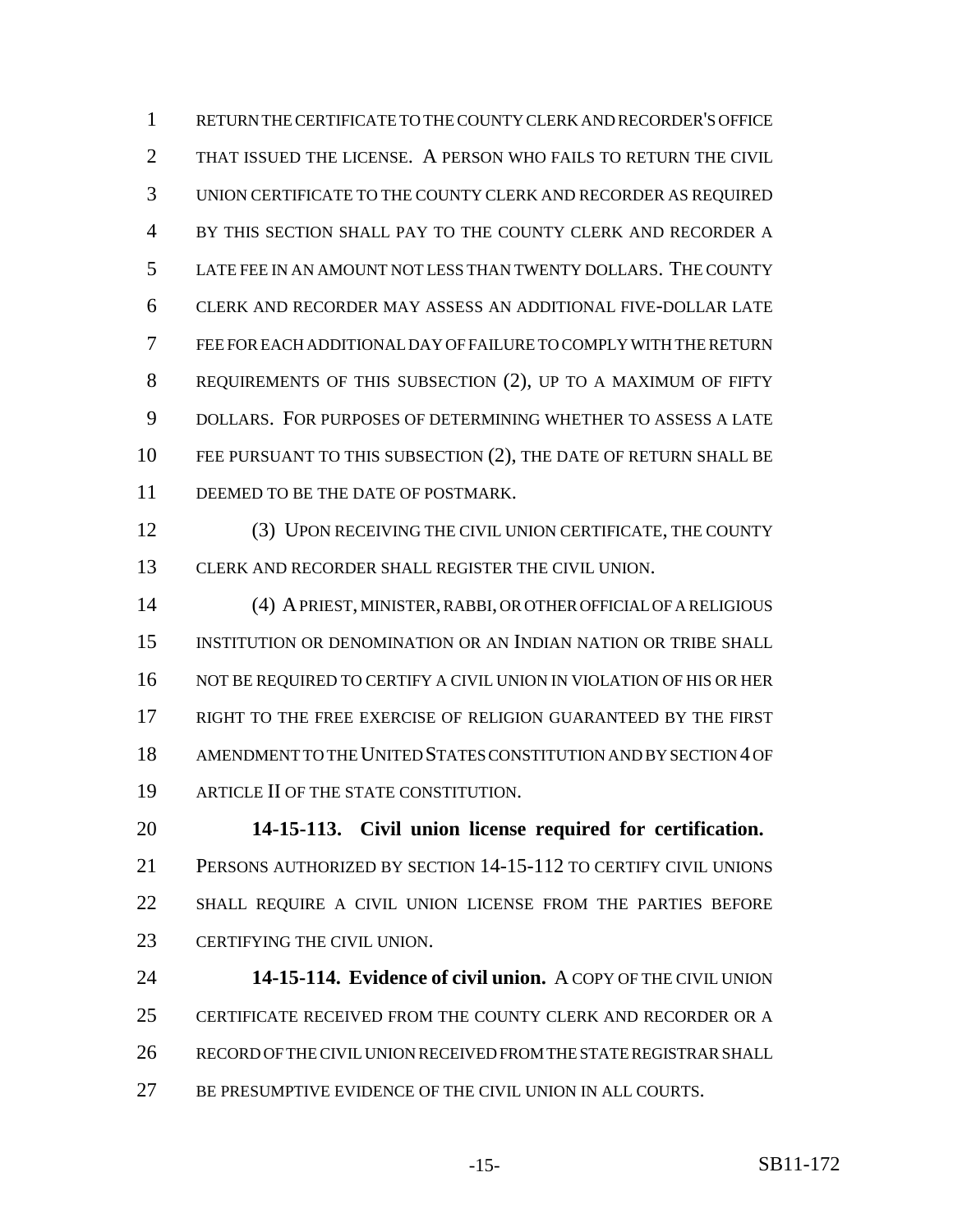**14-15-115. Reciprocity - principle of comity.** (1) A RELATIONSHIP BETWEEN PERSONS OF THE SAME SEX THAT DOES NOT COMPLY WITH SECTION 31 OF ARTICLE II OF THE STATE CONSTITUTION BUT THAT WAS LEGALLY ENTERED INTO IN ANOTHER JURISDICTION SHALL BE DEEMED IN COLORADO TO BE A CIVIL UNION AS SET FORTH IN THIS ARTICLE.

 (2) UNDER PRINCIPLES OF COMITY, A CIVIL UNION, DOMESTIC PARTNERSHIP, OR SUBSTANTIALLY SIMILAR LEGAL RELATIONSHIP THAT IS LEGALLY CREATED IN ANOTHER JURISDICTION SHALL BE DEEMED TO BE A CIVIL UNION FOR PURPOSES OF COLORADO LAW AS SET FORTH IN THIS ARTICLE.

 **14-15-116. Tax equity - joint tax returns - commission - report.** (1) THE GENERAL ASSEMBLY FINDS THAT CURRENT FEDERAL LAW PROHIBITS THE FILING OF A JOINT INCOME TAX RETURN BY PARTIES WHO ARE NOT LEGALLY MARRIED. SINCE COLORADO INCOME TAX FILINGS ARE TIED TO THE FEDERAL INCOME TAX FORM BY REQUIRING TAXPAYERS TO PAY A PERCENTAGE OF THEIR FEDERAL ADJUSTED GROSS INCOME AS THEIR 18 STATE INCOME TAXES, THIS PREVENTS THE FILING BY THE PARTIES TO A CIVIL UNION OF A JOINT STATE INCOME TAX RETURN. THE GENERAL ASSEMBLY FINDS THAT IT WOULD BE BENEFICIAL TO THE PARTIES TO CIVIL UNIONS FOR THE STATE TO STUDY THE CONSEQUENCES OF AND DIFFICULTIES ENCOUNTERED BY PARTIES TO CIVIL UNIONS BY NOT BEING ABLE TO FILE JOINT TAX RETURNS, WHETHER IT IS BENEFICIAL OR ADVANTAGEOUS TO PARTIES TO FILE JOINT TAX RETURNS INSTEAD OF SEPARATE RETURNS, THE POTENTIAL BENEFITS TO THE DEPARTMENT OF REVENUE OF HAVING PARTIES TO A CIVIL UNION FILE JOINT TAX RETURNS, AND HOW THE STATE STATUTES COULD BE CHANGED TO PERMIT THE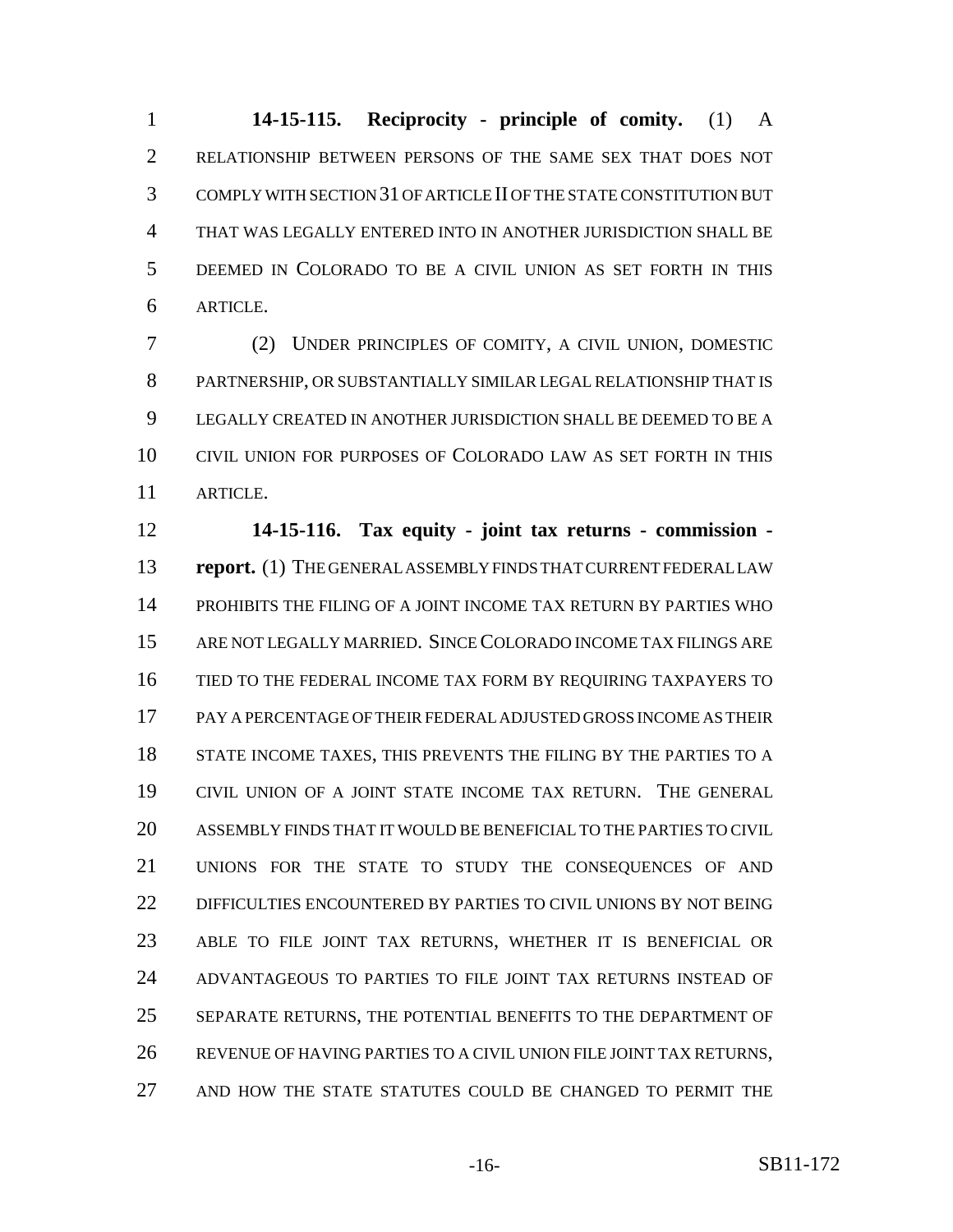PARTIES TO A CIVIL UNION TO FILE A JOINT STATE INCOME TAX RETURN.

2 (2) THE EXECUTIVE DIRECTOR OF THE DEPARTMENT OF REVENUE IS AUTHORIZED TO CREATE A STUDY COMMISSION TO INVESTIGATE AND CONSIDER WHAT CHANGES IN THE STATE STATUTES COULD BE MADE TO ENSURE EQUITABLE TAX TREATMENT FOR PARTIES TO A CIVIL UNION AND TO ALLOW PARTIES TO A CIVIL UNION TO FILE A JOINT STATE INCOME TAX RETURN WITHOUT VIOLATING THE FEDERAL TAX LAWS. IF A STUDY COMMISSION IS CREATED, THE COMMISSION SHALL CONSIST OF TAX ACCOUNTANTS AND STAFF OF THE DEPARTMENT OF REVENUE APPOINTED BY THE EXECUTIVE DIRECTOR OF THE DEPARTMENT OF REVENUE AND THE CHAIRS OR THEIR DESIGNEES OF THE FINANCE COMMITTEES OF THE HOUSE OF REPRESENTATIVES AND THE SENATE, OR ANY SUCCESSOR COMMITTEES. IF APPOINTED, THE COMMISSION SHALL PREPARE A REPORT OF ITS FINDINGS AND RECOMMENDATIONS AND SUBMIT THE REPORT TO THE EXECUTIVE DIRECTOR AND THE FINANCE COMMITTEES OF THE HOUSE OF REPRESENTATIVES AND THE SENATE, OR ANY SUCCESSOR COMMITTEES, ON OR BEFORE JANUARY 1, 2012.

 (3) UNTIL A STATUTORY CHANGE IS ENACTED TO AUTHORIZE THE FILING OF A JOINT STATE INCOME TAX RETURN BY PARTIES TO A CIVIL UNION, NOTHING IN THIS ARTICLE SHALL BE CONSTRUED TO PERMIT THE FILING OF A JOINT STATE INCOME TAX RETURN BY THE PARTIES TO A CIVIL UNION.

 **14-15-117. Construction.** (1) THE PROVISIONS OF THIS ARTICLE SHALL NOT BE CONSTRUED TO CREATE A MARRIAGE BETWEEN THE PARTIES TO A CIVIL UNION, CREATE OR RECOGNIZE A LEGAL STATUS SIMILAR TO THAT OF MARRIAGE AS DEFINED IN SECTIONS 14-2-101 TO 14-2-104, OR ALTER THE PUBLIC POLICY OF THIS STATE, WHICH RECOGNIZES ONLY THE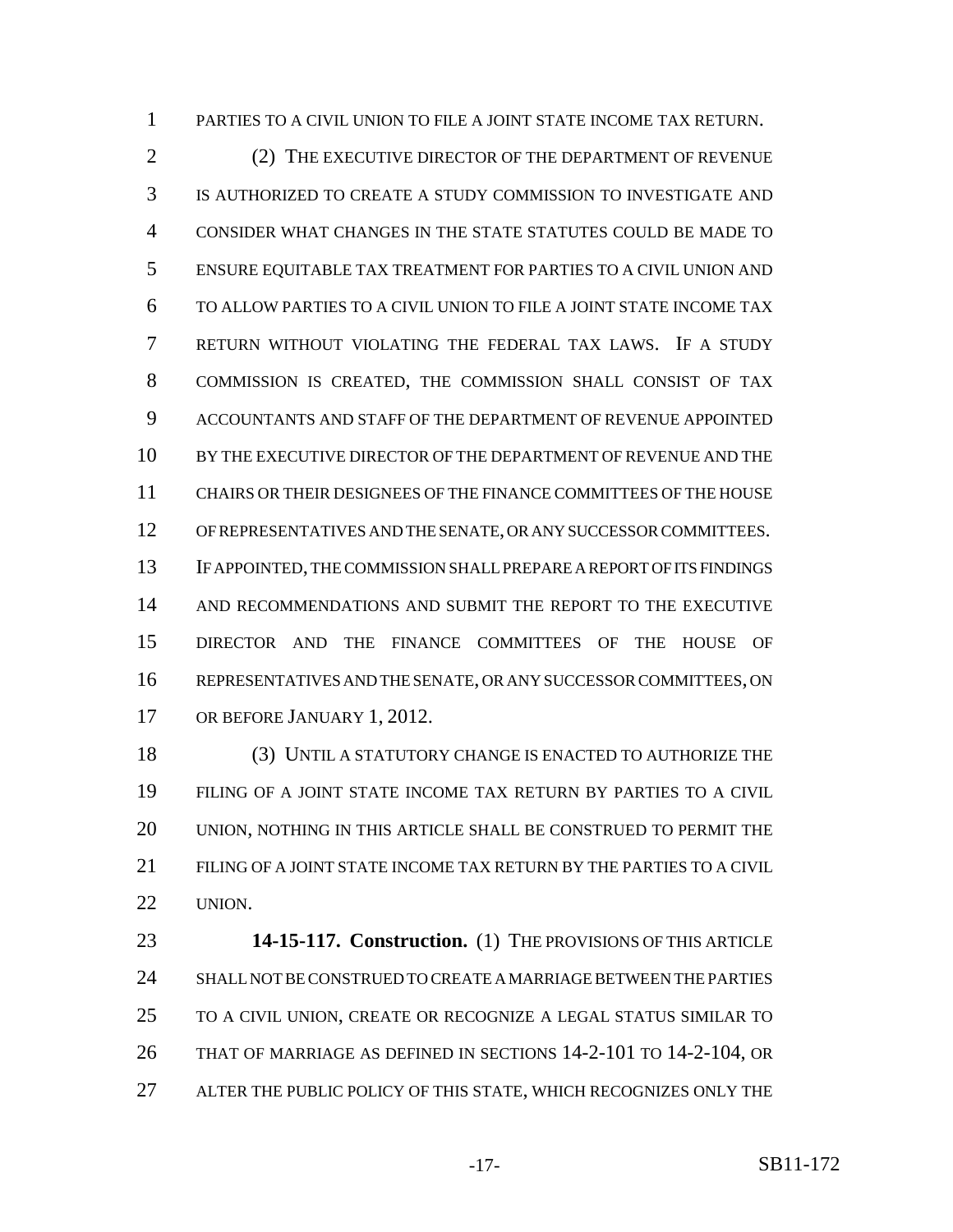UNION OF ONE MAN AND ONE WOMAN AS A MARRIAGE.

 (2) NOTWITHSTANDING ANY PROVISION OF LAW TO THE CONTRARY, NOTHING IN THIS ARTICLE SHALL BE INTERPRETED TO REQUIRE A CHILD PLACEMENT AGENCY TO PLACE A CHILD FOR ADOPTION WITH A COUPLE THAT HAS ENTERED INTO A CIVIL UNION PURSUANT TO THIS ARTICLE.

 **14-15-118. Severability.** IF ANY PROVISION OF THIS ARTICLE OR THE APPLICATION THEREOF TO ANY PERSON OR CIRCUMSTANCE IS HELD INVALID, SUCH INVALIDITY SHALL NOT AFFECT OTHER PROVISIONS OR APPLICATIONS OF THIS ARTICLE THAT CAN BE GIVEN EFFECT WITHOUT THE INVALID PROVISION OR APPLICATION, AND TO THIS END THE PROVISIONS OF THIS ARTICLE ARE DECLARED TO BE SEVERABLE.

 **SECTION 3.** 25-2-105, Colorado Revised Statutes, is amended to read:

 **25-2-105. Vital statistics, reports, and certificates - forms and information to be included.** (1) The state registrar shall prescribe, furnish, and distribute such forms as are required by this article and shall 18 furnish and distribute such rules and regulations as are promulgated pursuant to section 25-2-103. The state registrar may also prescribe such other means for transmission of data as will accomplish the purpose of complete and accurate reporting and registration.

22 (2) THE STATE REGISTRAR SHALL PRESCRIBE, FURNISH, AND DISTRIBUTE SUCH FORMS AS ARE REQUIRED BY THIS ARTICLE WITH RESPECT TO CIVIL UNION CERTIFICATES, AS DEFINED IN SECTION 14-15-102 (2), C.R.S.

 **SECTION 4.** Article 2 of title 25, Colorado Revised Statutes, is amended BY THE ADDITION OF THE FOLLOWING NEW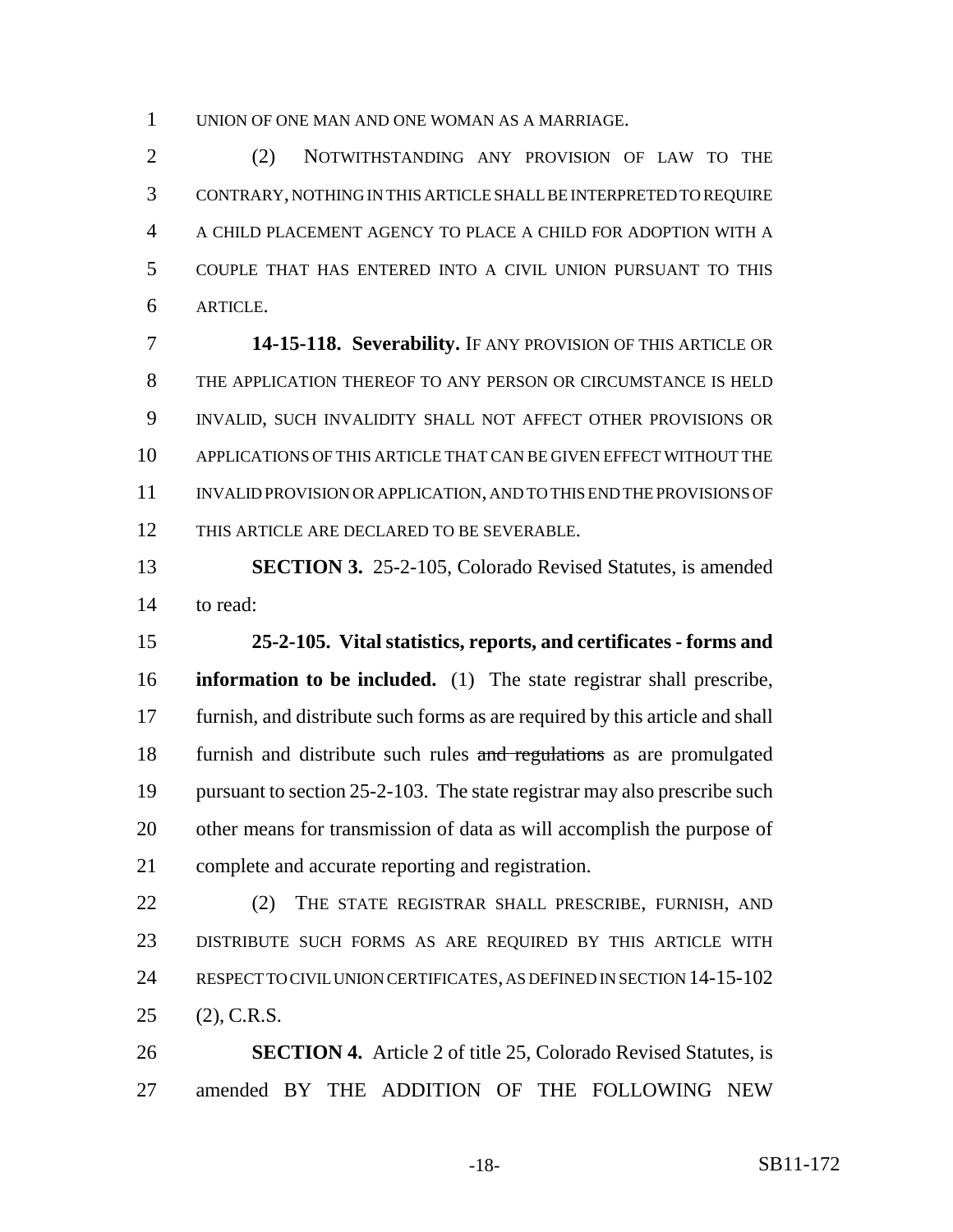#### SECTIONS to read:

 **25-2-106.5. Reports of civil unions.** EACH COUNTY CLERK AND RECORDER SHALL PREPARE A REPORT CONTAINING SUCH INFORMATION AND USING THE FORM AS PRESCRIBED AND FURNISHED BY THE STATE REGISTRAR WITH RESPECT TO EVERY DULY EXECUTED CIVIL UNION CERTIFICATE REGISTERED IN ACCORDANCE WITH SECTION 14-15-112, C.R.S. ON OR BEFORE THE TENTH DAY OF EACH MONTH, OR MORE FREQUENTLY IF REQUESTED BY THE STATE REGISTRAR, A COUNTY CLERK AND RECORDER SHALL FORWARD TO THE STATE REGISTRAR ALL CIVIL UNION REPORTS FOR ALL CIVIL UNION CERTIFICATES REGISTERED IN THE PRECEDING PERIOD. A COUNTY CLERK AND RECORDER MAY ISSUE CERTIFIED COPIES OF CIVIL UNION CERTIFICATES.

 **25-2-107.5. Reports of dissolution of civil unions, legal separation of civil unions, or declarations of invalidity of civil unions - fee.** (1) THE CLERK OF EACH COURT SHALL PREPARE A REPORT CONTAINING SUCH INFORMATION AND USING SUCH FORM AS MAY BE PRESCRIBED AND FURNISHED BY THE STATE REGISTRAR WITH RESPECT TO EVERY DECREE ENTERED BY THE COURT FOR THE DISSOLUTION OF A CIVIL UNION, LEGAL SEPARATION OF A CIVIL UNION, OR DECLARATION OF INVALIDITY OF A CIVIL UNION, AND EVERY DECREE AMENDING OR NULLIFYING SUCH A DECREE. ON OR BEFORE THE TENTH DAY OF EACH MONTH, OR MORE FREQUENTLY IF SO REQUESTED BY THE STATE REGISTRAR, THE CLERK SHALL FORWARD TO THE STATE REGISTRAR THE REPORTS FOR ALL SUCH DECREES ENTERED DURING THE PRECEDING PERIOD.

26 (2) IN ORDER TO DEFRAY THE MAINTENANCE OF VITAL STATISTICS RECORDS, THE CLERK OF THE COURT SHALL ASSESS A FEE OF THREE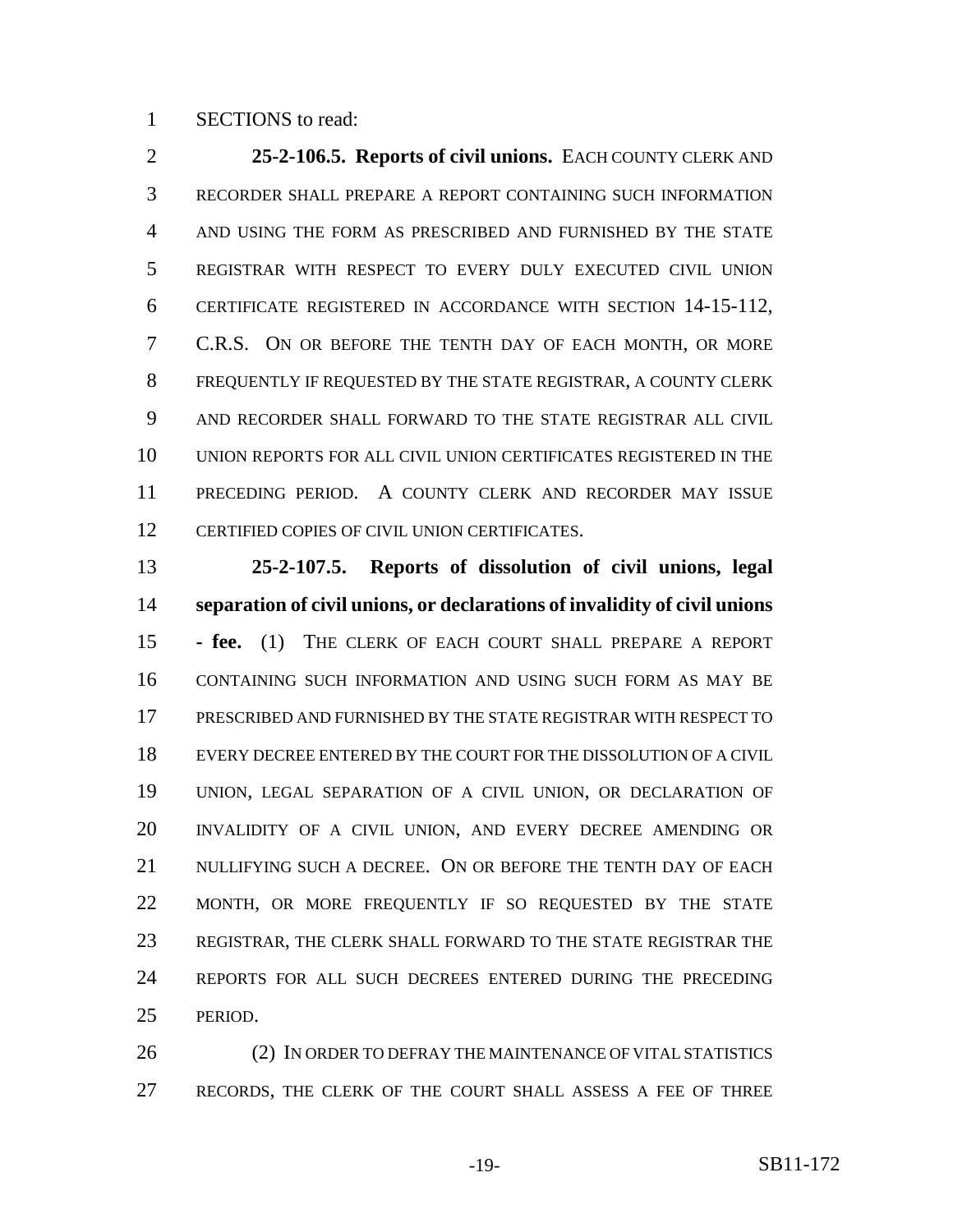DOLLARS UPON EACH ACTION WITH RESPECT TO DISSOLUTION OF A CIVIL UNION, LEGAL SEPARATION OF A CIVIL UNION, OR DECLARATION OF INVALIDITY OF A CIVIL UNION THAT IS FILED IN THE OFFICE OF EACH CLERK OF A COURT OF RECORD IN THIS STATE ON OR AFTER THE EFFECTIVE DATE OF THIS SECTION. THE FEE SHALL BE PAID AT THE TIME OF THE FILING OF THE ACTION. THE CLERK SHALL KEEP ANY FEES SO COLLECTED IN A SEPARATE FUND AND EACH MONTH THE CLERK SHALL TRANSMIT THOSE FEES COLLECTED TO THE STATE TREASURER, WHO SHALL CREDIT THE SAME TO THE VITAL STATISTICS RECORDS CASH FUND CREATED IN SECTION 25-2-121. **SECTION 5.** 25-2-117 (2) (d) and (2) (e), Colorado Revised 12 Statutes, are amended, and the said 25-2-117 (2) is further amended BY THE ADDITION OF A NEW PARAGRAPH, to read: **25-2-117. Certified copies furnished - fee.** (2) An applicant shall pay fees established pursuant to section 25-2-121 for each of the following services: 17 (d) The verification of marriage or divorce; and (e) The reproduction of various vital statistics, publications, reports, and data services; AND (f) THE VERIFICATION OF A CIVIL UNION OR DISSOLUTION OF A CIVIL UNION. **SECTION 6.** 2-4-401, Colorado Revised Statutes, is amended BY THE ADDITION OF THE FOLLOWING NEW SUBSECTIONS to read: **2-4-401. Definitions.** The following definitions apply to every statute, unless the context otherwise requires: (1.3) "CIVIL UNION" MEANS A RELATIONSHIP ESTABLISHED BY TWO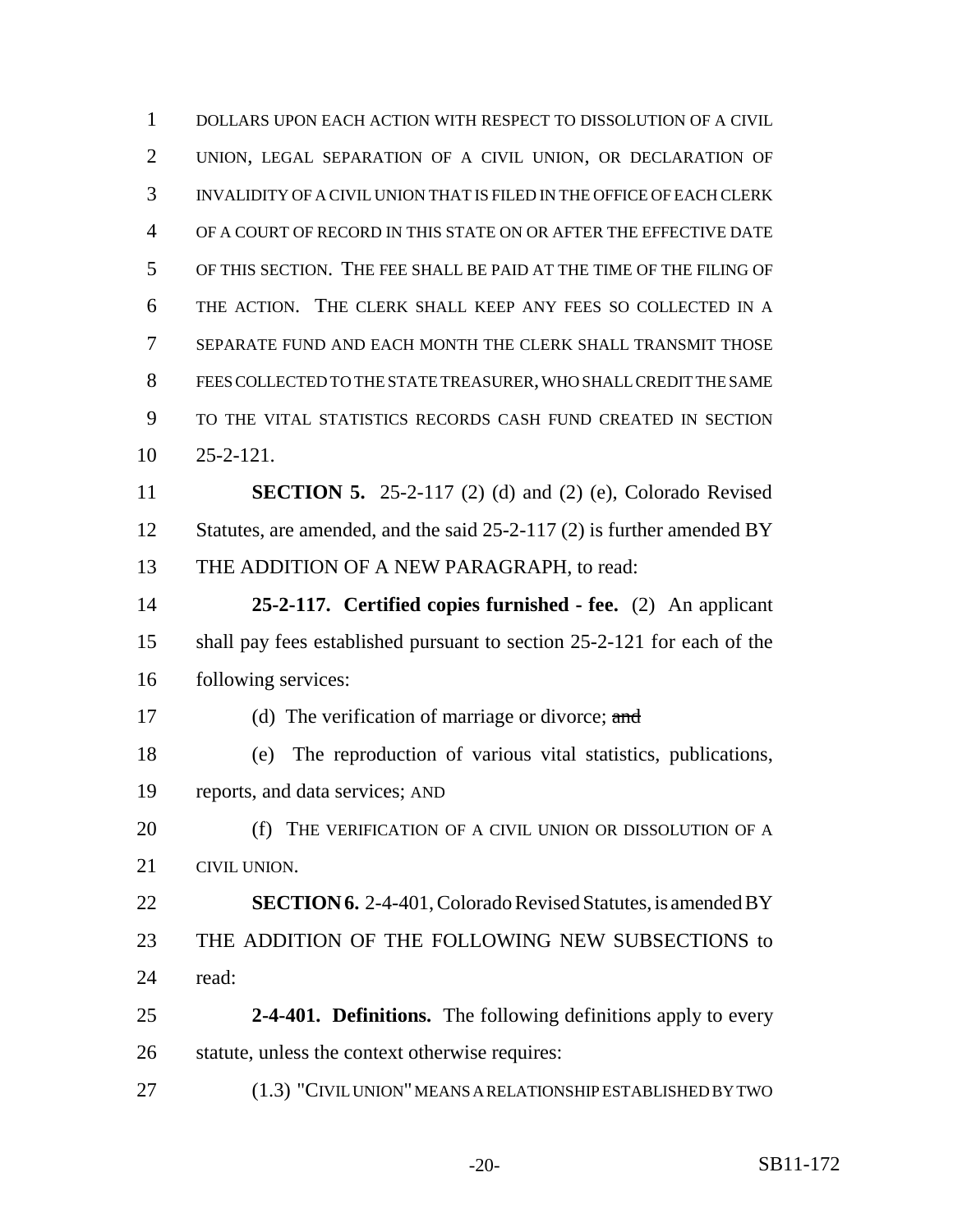ELIGIBLE PERSONS PURSUANT TO THE REQUIREMENTS OF ARTICLE 15 OF 2 TITLE 14, C.R.S., THAT ENTITLES THEM TO RECEIVE THE BENEFITS AND PROTECTIONS AND BE SUBJECT TO THE RESPONSIBILITIES OF SPOUSES.

 (1.4) "CIVIL UNION CERTIFICATE" MEANS A DOCUMENT THAT CERTIFIES THAT THE PERSONS NAMED IN THE CERTIFICATE HAVE ESTABLISHED A CIVIL UNION IN THIS STATE IN COMPLIANCE WITH THE PROVISIONS OF ARTICLE 15 OF TITLE 14, C.R.S.

 (3.7) "IMMEDIATE FAMILY MEMBER" MEANS A PERSON WHO IS RELATED BY BLOOD, MARRIAGE, CIVIL UNION, OR ADOPTION.

 (7.5) "PARTY TO A CIVIL UNION" OR "PARTNER IN A CIVIL UNION" MEANS A PERSON WHO HAS ENTERED INTO A CIVIL UNION IN ACCORDANCE 12 WITH THE REQUIREMENTS OF ARTICLE 15 OF TITLE 14, C.R.S.

 **SECTION 7.** 13-32-101 (1), Colorado Revised Statutes, is amended BY THE ADDITION OF THE FOLLOWING NEW PARAGRAPHS to read:

 **13-32-101. Docket fees in civil actions - judicial stabilization cash fund - support registry fund created - repeal.** (1) At the time of first appearance in all civil actions and special proceedings in all courts of record, except in the supreme court and the court of appeals, and except in the probate proceedings in the district court or probate court of 21 the city and county of Denver, and except as provided in subsection (3) of this section and in sections 13-32-103 and 13-32-104, there shall be paid in advance the total docket fees, as follows:

24 (a.5) ON AND AFTER SEPTEMBER 1, 2011, BY THE PETITIONER IN A PROCEEDING FOR DISSOLUTION OF A CIVIL UNION, LEGAL SEPARATION OF 26 A CIVIL UNION, OR DECLARATION OF INVALIDITY OF A CIVIL UNION AND BY THE PETITIONER IN AN ACTION FOR A DECLARATORY JUDGMENT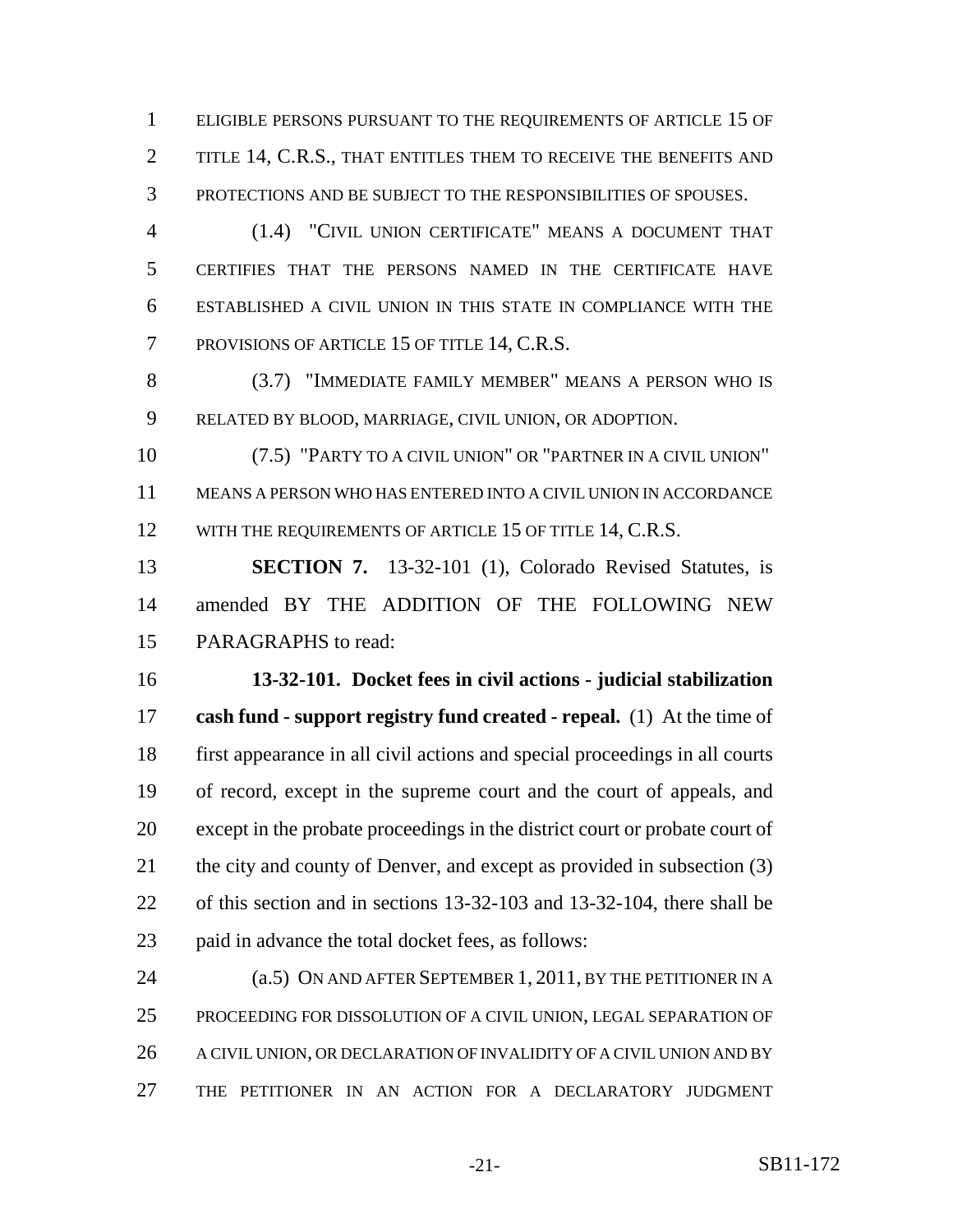CONCERNING THE STATUS OF A CIVIL UNION, A FEE OF TWO HUNDRED 2 THIRTY DOLLARS;

 (b.5) ON AND AFTER SEPTEMBER 1, 2011, BY THE RESPONDENT IN A PROCEEDING FOR DISSOLUTION OF A CIVIL UNION, LEGAL SEPARATION OF A CIVIL UNION, OR DECLARATION OF INVALIDITY OF A CIVIL UNION AND BY THE RESPONDENT TO AN ACTION FOR A DECLARATORY JUDGMENT CONCERNING THE STATUS OF A CIVIL UNION, A FEE OF ONE HUNDRED SIXTEEN DOLLARS;

 **SECTION 8.** The introductory portion to 13-32-101 (5) (a), 13-32-101 (5) (a) (VII), and the introductory portion to 13-32-101 (5) (b), Colorado Revised Statutes, are amended to read:

 **13-32-101. Docket fees in civil actions - judicial stabilization cash fund - support registry fund created - repeal.** (5) (a) Each fee collected pursuant to paragraph (a) OR (a.5) of subsection (1) of this section shall be transmitted to the state treasurer and divided as follows: (VII) PURSUANT TO SECTION 25-2-107 (2) OR 25-2-107.5,C.R.S., three dollars shall be deposited in the vital statistics records cash fund 18 created in section 25-2-121, C.R.S.;

 (b) Each fee collected pursuant to paragraph (b) OR (b.5) of subsection (1) of this section shall be transmitted to the state treasurer and divided as follows:

 **SECTION 9.** 13-90-107 (l) (l) (II) (D) and (1) (l) (III), Colorado Revised Statutes, are amended, and the said 13-90-107 (1) is further amended BY THE ADDITION OF A NEW PARAGRAPH, to read:

 **13-90-107. Who may not testify without consent.** (1) There are particular relations in which it is the policy of the law to encourage confidence and to preserve it inviolate; therefore, a person shall not be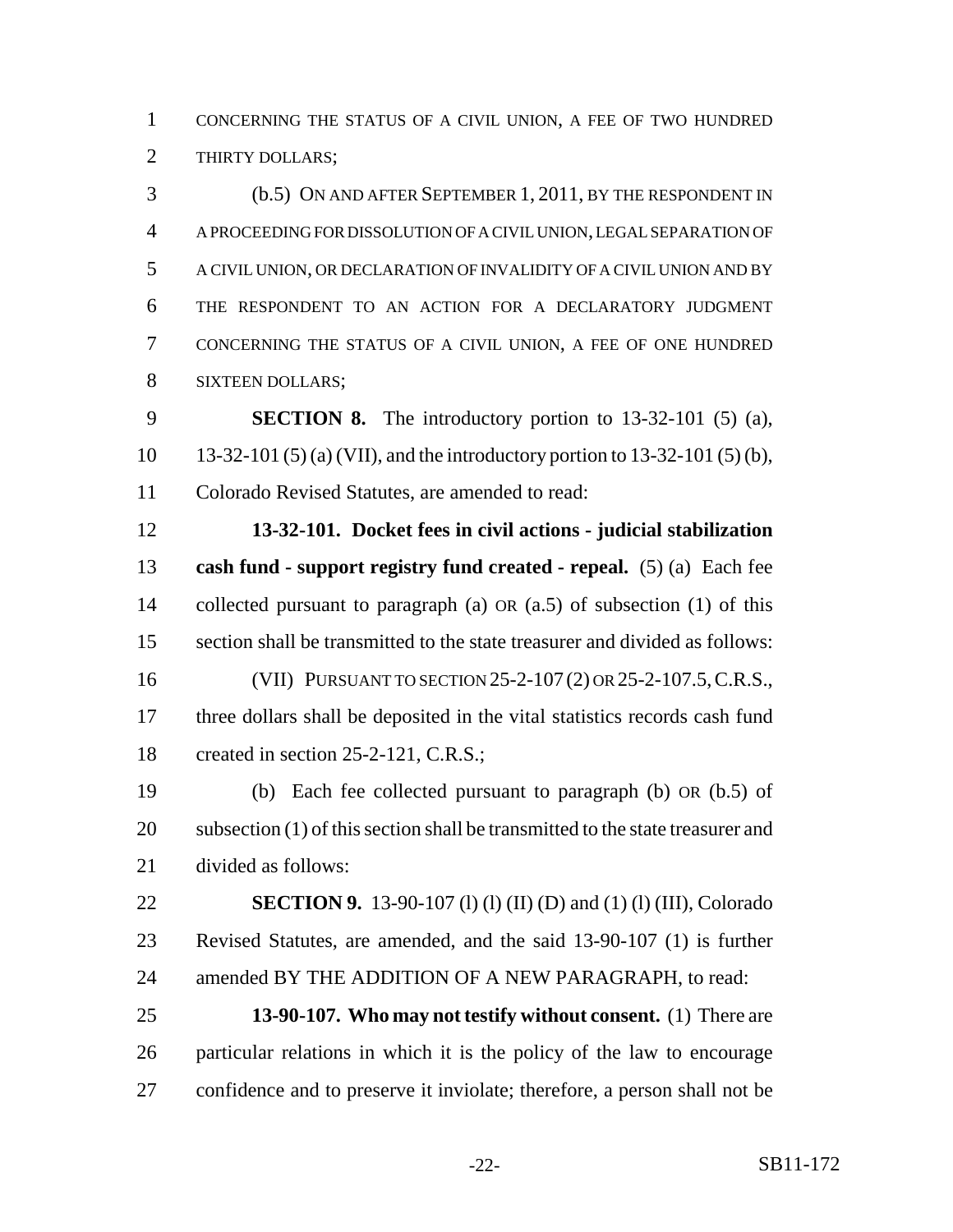examined as a witness in the following cases:

 (a.5) (I) EXCEPT AS OTHERWISE PROVIDED IN SECTION 14-13-310 (5),C.R.S., A PARTNER IN A CIVIL UNION SHALL NOT BE EXAMINED FOR OR AGAINST THE OTHER PARTNER IN THE CIVIL UNION WITHOUT THE OTHER PARTNER'S CONSENT, NOR DURING THE CIVIL UNION OR AFTERWARD SHALL EITHER BE EXAMINED WITHOUT THE CONSENT OF THE OTHER AS TO ANY COMMUNICATIONS MADE BY ONE TO THE OTHER DURING THE CIVIL UNION; BUT THIS EXCEPTION DOES NOT APPLY TO A CIVIL ACTION OR PROCEEDING BY ONE AGAINST THE OTHER, A CRIMINAL ACTION OR PROCEEDING FOR A CRIME COMMITTED BY ONE AGAINST THE OTHER, OR A CRIMINAL ACTION OR PROCEEDING AGAINST ONE OR BOTH PARTNERS WHEN THE ALLEGED OFFENSE OCCURRED PRIOR TO THE DATE OF THE PARTIES' CERTIFICATION OF THE CIVIL UNION. HOWEVER, THIS EXCEPTION SHALL NOT ATTACH IF THE OTHERWISE PRIVILEGED INFORMATION IS COMMUNICATED AFTER THE CERTIFICATION OF THE CIVIL UNION.

 (II) THE PRIVILEGE DESCRIBED IN THIS PARAGRAPH (a.5) DOES NOT 17 APPLY TO CLASS 1, 2, OR 3 FELONIES AS DESCRIBED IN SECTION 18-1.3-401  $(1)$  (a) (IV) AND (1) (a) (V), C.R.S. IN THIS INSTANCE, DURING THE CIVIL UNION OR AFTERWARD, A PARTNER IN A CIVIL UNION SHALL NOT BE EXAMINED FOR OR AGAINST THE OTHER PARTNER IN THE CIVIL UNION AS TO ANY COMMUNICATIONS INTENDED TO BE MADE IN CONFIDENCE AND MADE BY ONE TO THE OTHER DURING THE CIVIL UNION WITHOUT THE OTHER PARTNER'S CONSENT.

 (III) COMMUNICATIONS BETWEEN PARTNERS IN A CIVIL UNION ARE NOT PRIVILEGED PURSUANT TO THIS PARAGRAPH (a.5) IF SUCH COMMUNICATIONS ARE MADE FOR THE PURPOSE OF AIDING THE COMMISSION OF A FUTURE CRIME OR OF A PRESENT CONTINUING CRIME.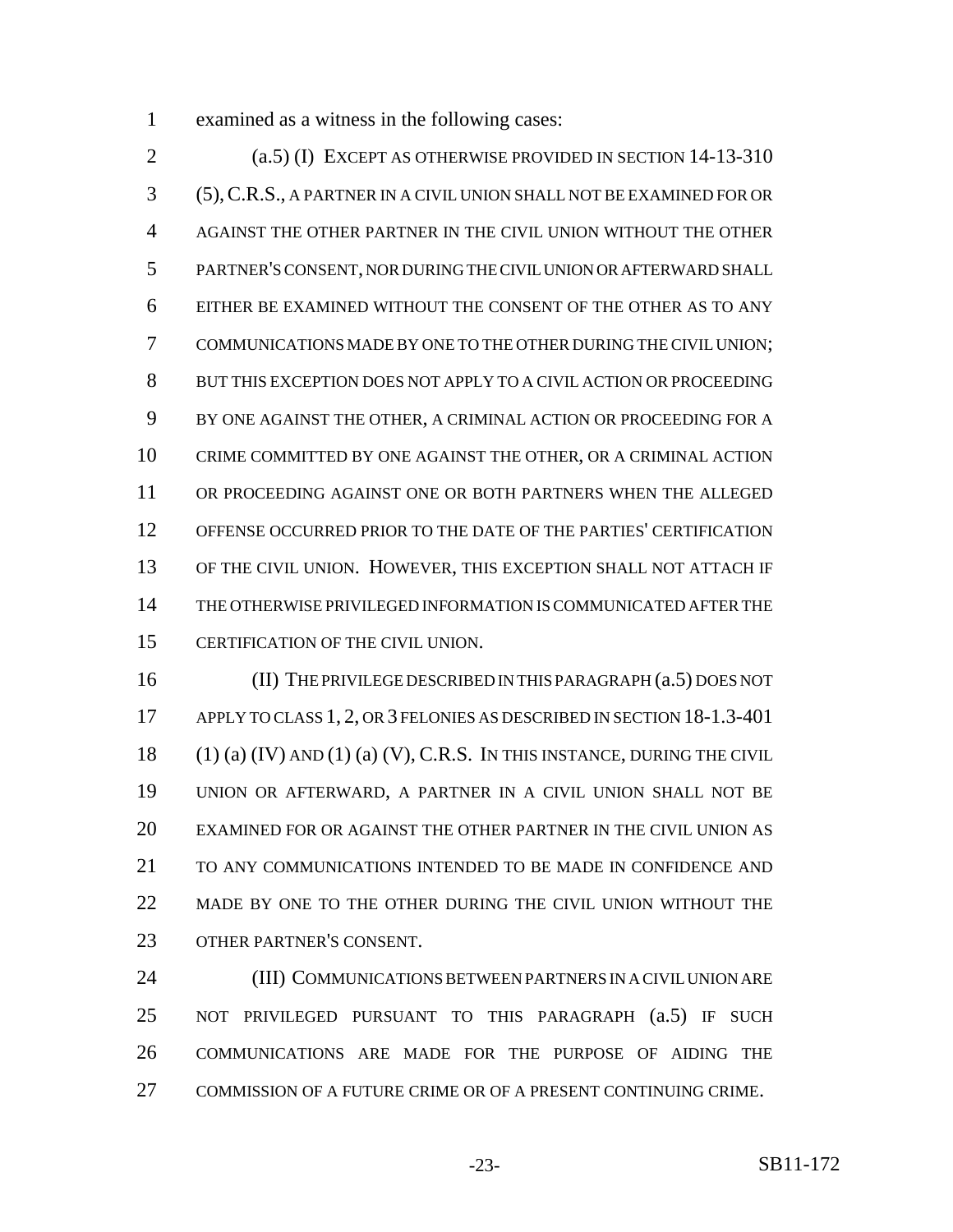(IV) THE BURDEN OF PROVING THE EXISTENCE OF A CIVIL UNION FOR THE PURPOSES OF THIS PARAGRAPH (a.5) SHALL BE ON THE PARTY ASSERTING THE CLAIM.

 (V) NOTICE OF THE ASSERTION OF THE PRIVILEGE DESCRIBED IN THIS PARAGRAPH (a.5) SHALL BE GIVEN AS SOON AS PRACTICABLE BUT NOT LESS THAN TEN DAYS PRIOR TO ASSERTION AT ANY HEARING.

 (VI) FOR THE PURPOSES OF THIS PARAGRAPH (a.5), "PARTNER IN A CIVIL UNION" MEANS A PERSON WHO HAS ENTERED INTO A CIVIL UNION ESTABLISHED IN ACCORDANCE WITH THE REQUIREMENTS OF ARTICLE 15 OF TITLE 14, C.R.S.

11 (I) (II) This exception does not apply to:

 (D) Any criminal action or proceeding in which a minor's parent is charged with a crime committed against the communicating minor 14 child, the parent's spouse, THE PARENT'S PARTNER IN A CIVIL UNION, or a minor child of either the parent or the parent's spouse OR THE PARENT'S PARTNER IN A CIVIL UNION;

(III) For purposes of this paragraph (l):

 (A) "Minor child" means any person under the age of eighteen years.

 (B) "Parent" includes the legal guardian or legal custodian of a minor child as well as adoptive parents.

**(C)** "PARTNER IN A CIVIL UNION" MEANS A PERSON WHO HAS ENTERED INTO A CIVIL UNION IN ACCORDANCE WITH THE REQUIREMENTS OF ARTICLE 15 OF TITLE 14, C.R.S.

 **SECTION 10.** 14-4-107 (2) (a) and (4.5), Colorado Revised Statutes, are amended to read:

**14-4-107. Family violence justice fund - creation - grants from**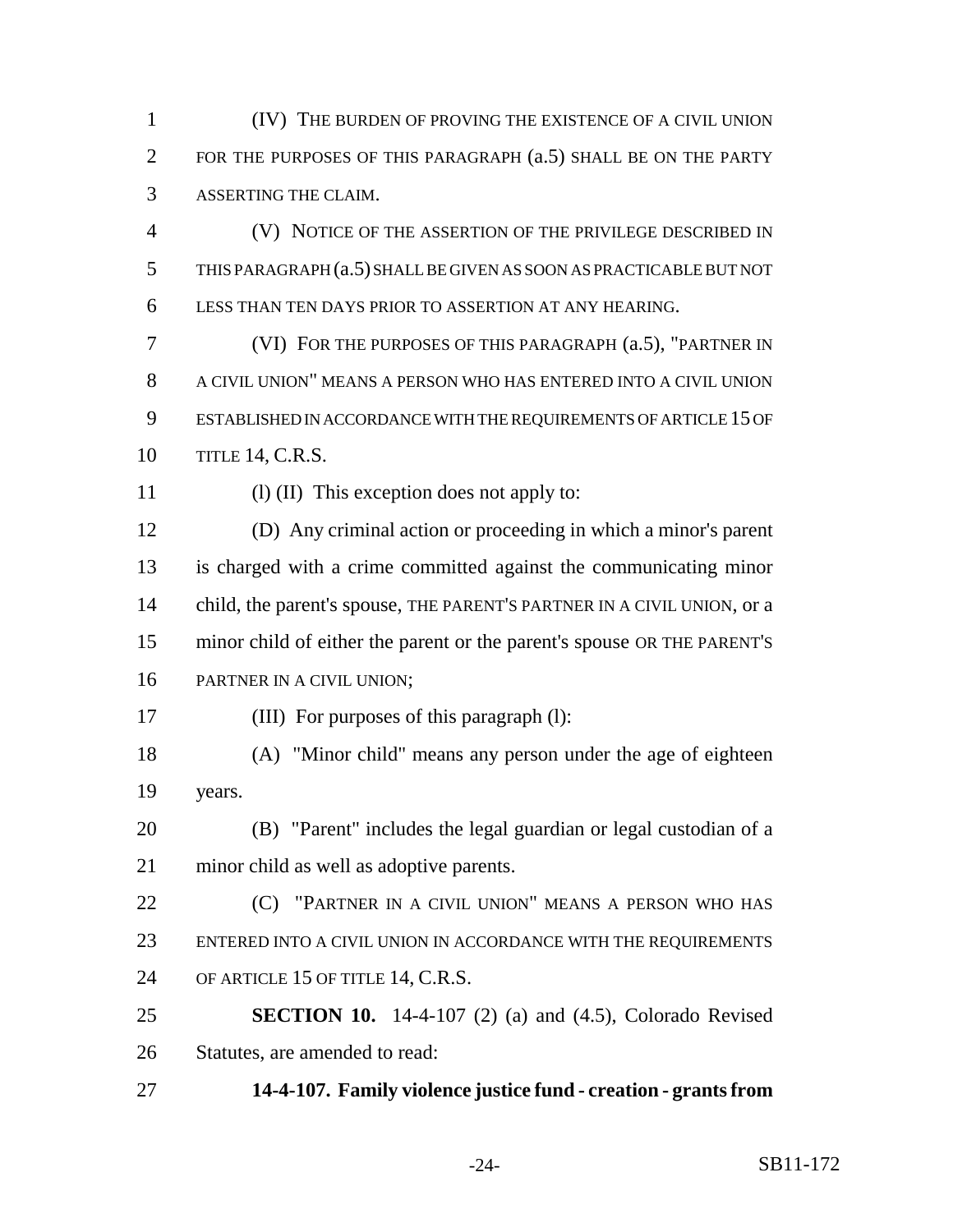**fund.** (2) Grants from the fund shall be used to fund qualifying organizations to provide legal advice, representation, and advocacy for and on behalf of indigent clients who are victims of family violence. Moneys from the fund may be provided for services that include, but are not limited to:

 (a) The provision of direct legal representation to victims of family violence in resolving their civil legal matters and removing impediments to the elimination of family violence. Such representation may include, but need not be limited to, representation in any protection order proceeding; action for dissolution of marriage, legal separation, or declaration of invalidity of marriage; ACTION FOR DISSOLUTION OF A CIVIL UNION, LEGAL SEPARATION, OR DECLARATION OF INVALIDITY OF A CIVIL UNION; paternity action; child custody action; proceeding to establish or enforce child support; administrative hearings; or any other judicial actions in which family violence is an issue or in which legal representation is necessary to protect the interests of a victim of family violence.

 (4.5) Notwithstanding any other provision of this section, the state court administrator shall apply the moneys generated from fees collected 20 pursuant to section 13-32-101  $\left(\frac{1}{2}\right)\left(\frac{1}{2}\right)\left(\frac{1}{2}\right)$  (1) (a), (1) (a,5), (1) (b), 21 AND (1) (b.5), C.R.S., AND TRANSFERRED PURSUANT TO SECTION 22 13-32-101 (5) (a) (X) AND (5) (b) (II), C.R.S., to grants to qualifying organizations that provide services described in subsection (2) of this section for or on behalf of indigent persons or their families who are married, separated, or divorced, OR INDIGENT PARTIES TO A CIVIL UNION OR AN INVALID, SEPARATED, OR DISSOLVED CIVIL UNION OR TO THEIR FAMILIES.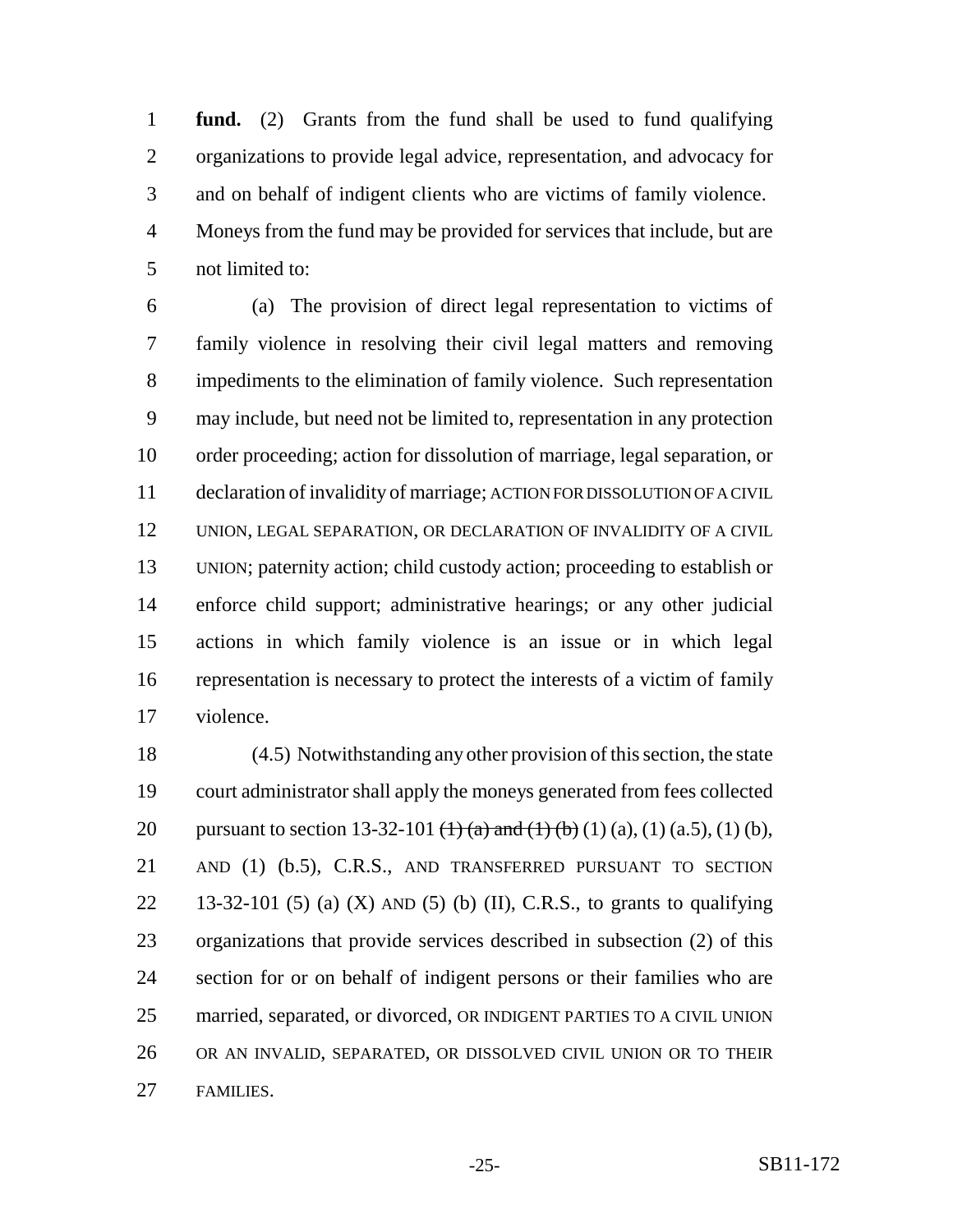**SECTION 11.** 14-10-105, Colorado Revised Statutes, is amended 2 BY THE ADDITION OF A NEW SUBSECTION to read:

 **14-10-105. Application of Colorado rules of civil procedure.** (2.5) A PROCEEDING FOR DISSOLUTION OF A CIVIL UNION, LEGAL SEPARATION, OR DECLARATION OF INVALIDITY OF A CIVIL UNION SHALL BE ENTITLED "IN RE THE CIVIL UNION OF ........ AND ..........".

 **SECTION 12.** Article 10 of title 14, Colorado Revised Statutes, is amended BY THE ADDITION OF A NEW SECTION to read:

 **14-10-106.5. Dissolution of civil unions - legal separation - jurisdiction.** ANY PERSON WHO ENTERS INTO A CIVIL UNION IN COLORADO PURSUANT TO ARTICLE 15 OF THIS TITLE CONSENTS TO THE JURISDICTION OF THE COURTS OF COLORADO FOR THE PURPOSE OF ANY ACTION RELATING TO A CIVIL UNION EVEN IF ONE OR BOTH PARTIES CEASE TO RESIDE IN THIS STATE. IN A MATTER SEEKING A DISSOLUTION, LEGAL SEPARATION, OR DECLARATION OF INVALIDITY OF A CIVIL UNION, THE COURT SHALL FOLLOW THE PROCEDURES THAT ARE SET FORTH IN THIS ARTICLE FOR DISSOLUTION, LEGAL SEPARATION, OR DECLARATION OF INVALIDITY.

 **SECTION 13.** 14-10-120.5, Colorado Revised Statutes, is amended to read:

 **14-10-120.5. Petition - fee - assessment - displaced homemakers fund.** (1) There shall be assessed against a nonindigent petitioner a fee of five dollars for each filing of a petition for dissolution of marriage, declaration of invalidity of marriage, legal separation, or declaratory judgment concerning the status of marriage. All such fees collected shall be transmitted to the state treasurer for deposit in the displaced homemakers fund created pursuant to section 8-15.5-108,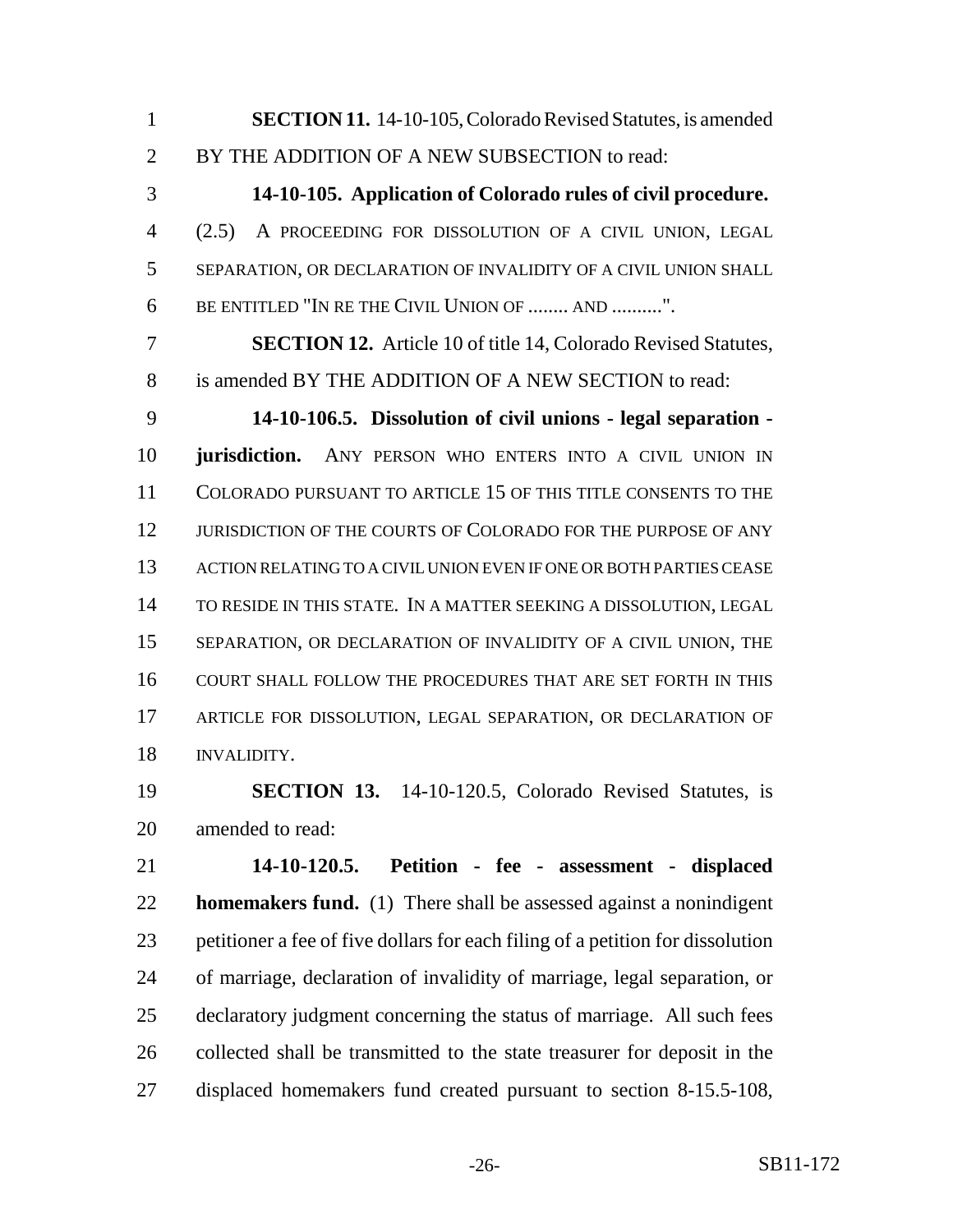C.R.S.

 (1.5) THERE SHALL BE ASSESSED AGAINST A NONINDIGENT PETITIONER A FEE OF FIVE DOLLARS FOR EACH FILING OF A PETITION FOR DISSOLUTION OF A CIVIL UNION, DECLARATION OF INVALIDITY OF A CIVIL UNION, LEGAL SEPARATION, OR DECLARATORY JUDGMENT CONCERNING THE STATUS OF A CIVIL UNION. ALL SUCH FEES COLLECTED SHALL BE TRANSMITTED TO THE STATE TREASURER FOR DEPOSIT IN THE DISPLACED 8 HOMEMAKERS FUND CREATED PURSUANT TO SECTION 8-15.5-108, C.R.S.

 (2) Notwithstanding the amount specified for the fee in subsection (1) OR (1.5) of this section, the chief justice of the supreme court by rule or as otherwise provided by law may reduce the amount of 12 the fee if necessary pursuant to section 24-75-402 (3), C.R.S., to reduce the uncommitted reserves of the fund to which all or any portion of the fee is credited. After the uncommitted reserves of the fund are sufficiently reduced, the chief justice by rule or as otherwise provided by 16 law may increase the amount of the fee as provided in section 24-75-402 (4), C.R.S.

 **SECTION 14.** 14-13-310, Colorado Revised Statutes, is amended BY THE ADDITION OF A NEW SUBSECTION to read:

 **14-13-310. Hearing and order.** (5) A PRIVILEGE AGAINST DISCLOSURE OF COMMUNICATIONS BETWEEN PARTNERS IN A CIVIL UNION AND A DEFENSE OF IMMUNITY BASED ON THE RELATIONSHIP OF PARTNERS IN A CIVIL UNION OR PARENT AND CHILD MAY NOT BE INVOKED IN A PROCEEDING UNDER THIS PART 3.

 **SECTION 15.** 15-12-203 (1), Colorado Revised Statutes, is amended to read:

**15-12-203. Priority among persons seeking appointment as**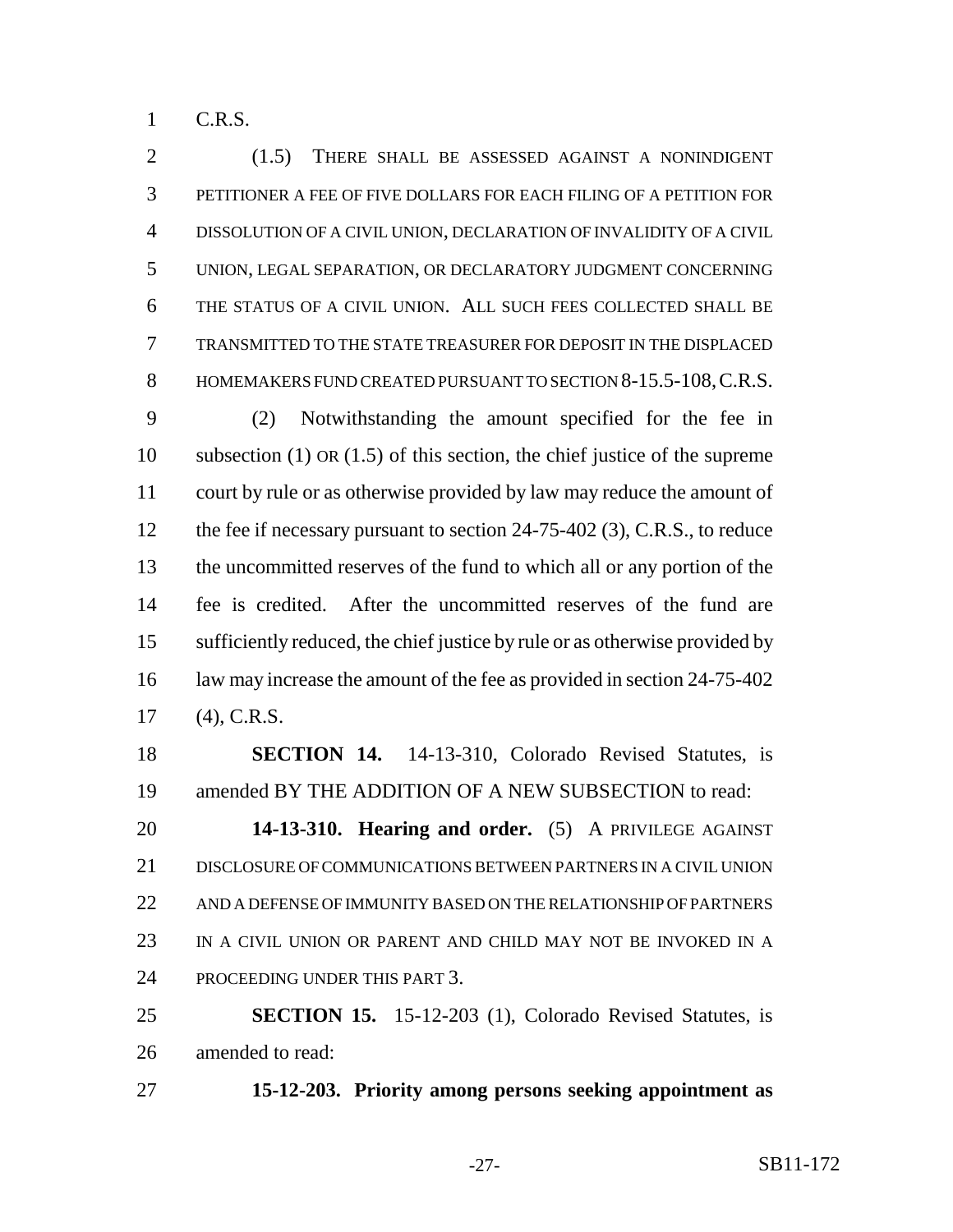| $\mathbf{1}$             | <b>personal representative.</b> (1) Whether the proceedings are formal or   |
|--------------------------|-----------------------------------------------------------------------------|
| $\overline{2}$           | informal, persons who are not disqualified have priority for appointment    |
| 3                        | in the following order:                                                     |
| $\overline{\mathcal{A}}$ | (a) The person with priority as determined by a probated will               |
| 5                        | including a person nominated by a power conferred in a will;                |
| 6                        | (b) The surviving spouse of the decedent who is a devisee of the            |
| 7                        | decedent;                                                                   |
| 8                        | (b.3) THE SURVIVING PARTY TO A CIVIL UNION ENTERED INTO IN                  |
| 9                        | ACCORDANCE WITH ARTICLE 15 OF TITLE 14, C.R.S., WHO IS A DEVISEE OF         |
| 10                       | THE DECEDENT;                                                               |
| 11                       | (b.5) A person given priority to be a personal representative in a          |
| 12                       | designated beneficiary agreement made pursuant to article 22 of this title; |
| 13                       | (c) Other devisees of the decedent;                                         |
| 14                       | (d) The surviving spouse of the decedent;                                   |
| 15                       | (d.5) THE SURVIVING PARTY TO A CIVIL UNION ENTERED INTO IN                  |
| 16                       | ACCORDANCE WITH ARTICLE 15 OF TITLE 14, C.R.S.;                             |
| 17                       | (e) Other heirs of the decedent;                                            |
| 18                       | (f) Forty-five days after the death of the decedent, any creditor.          |
| 19                       | <b>SECTION 16.</b> 15-14-304 (2) (b), Colorado Revised Statutes, is         |
| 20                       | amended to read:                                                            |
| 21                       | 15-14-304. Judicial appointment of guardian - petition.                     |
| 22                       | (2) The petition must set forth the petitioner's name, residence, current   |
| 23                       | address if different, relationship to the respondent, and interest in the   |
| 24                       | appointment and, to the extent known, state or contain the following with   |
| 25                       | respect to the respondent and the relief requested:                         |
| 26                       | (b) (I) The name and address of the respondent's:                           |
| 27                       | (A) Spouse, PARTNER IN A CIVIL UNION, or if the respondent has              |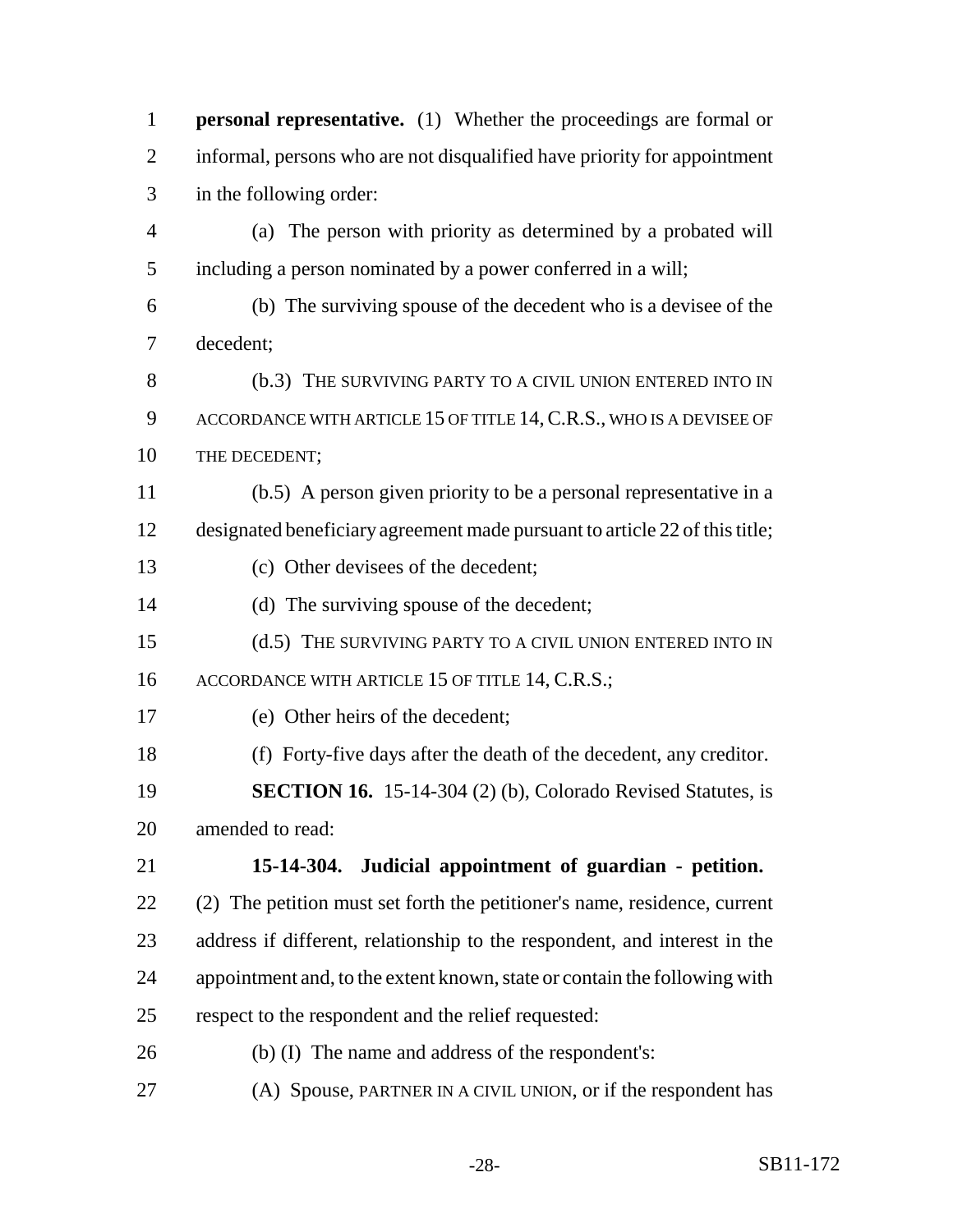| $\mathbf{1}$   | none, an adult with whom the respondent has resided for more than six            |
|----------------|----------------------------------------------------------------------------------|
| 2              | months within one year before the filing of the petition; and                    |
| 3              | (B) Adult children and parents; or                                               |
| $\overline{4}$ | (II) If the respondent has neither spouse, PARTNER IN A CIVIL                    |
| 5              | UNION, adult child, nor parent, at least one of the adults nearest in kinship    |
| 6              | to the respondent who can be found with reasonable efforts;                      |
| 7              | <b>SECTION 17.</b> 15-14-310 (1), Colorado Revised Statutes, is                  |
| 8              | amended to read:                                                                 |
| 9              | 15-14-310. Who may be guardian - priorities - prohibition of                     |
| 10             | <b>dual roles.</b> (1) Subject to subsection $(4)$ of this section, the court in |
| 11             | appointing a guardian shall consider persons otherwise qualified in the          |
| 12             | following order of priority:                                                     |
| 13             | (a) A guardian, other than a temporary or emergency guardian,                    |
| 14             | currently acting for the respondent in this state or elsewhere;                  |
| 15             | (b) A person nominated as guardian by the respondent, including                  |
| 16             | the respondent's specific nomination of a guardian made in a durable             |
| 17             | power of attorney or given priority to be a guardian in a designated             |
| 18             | beneficiary agreement made pursuant to article 22 of this title;                 |
| 19             | (c) An agent appointed by the respondent under a medical durable                 |
| 20             | power of attorney pursuant to section 15-14-506;                                 |
| 21             | (d) An agent appointed by the respondent under a general durable                 |
| 22             | power of attorney;                                                               |
| 23             | (e) The spouse of the respondent or a person nominated by will                   |
| 24             | or other signed writing of a deceased spouse;                                    |
| 25             | (e.5) THE PARTNER IN A CIVIL UNION OF THE RESPONDENT OR A                        |
| 26             | PERSON NOMINATED BY WILL OR OTHER SIGNED WRITING OF A DECEASED                   |
| 27             | PARTNER IN A CIVIL UNION;                                                        |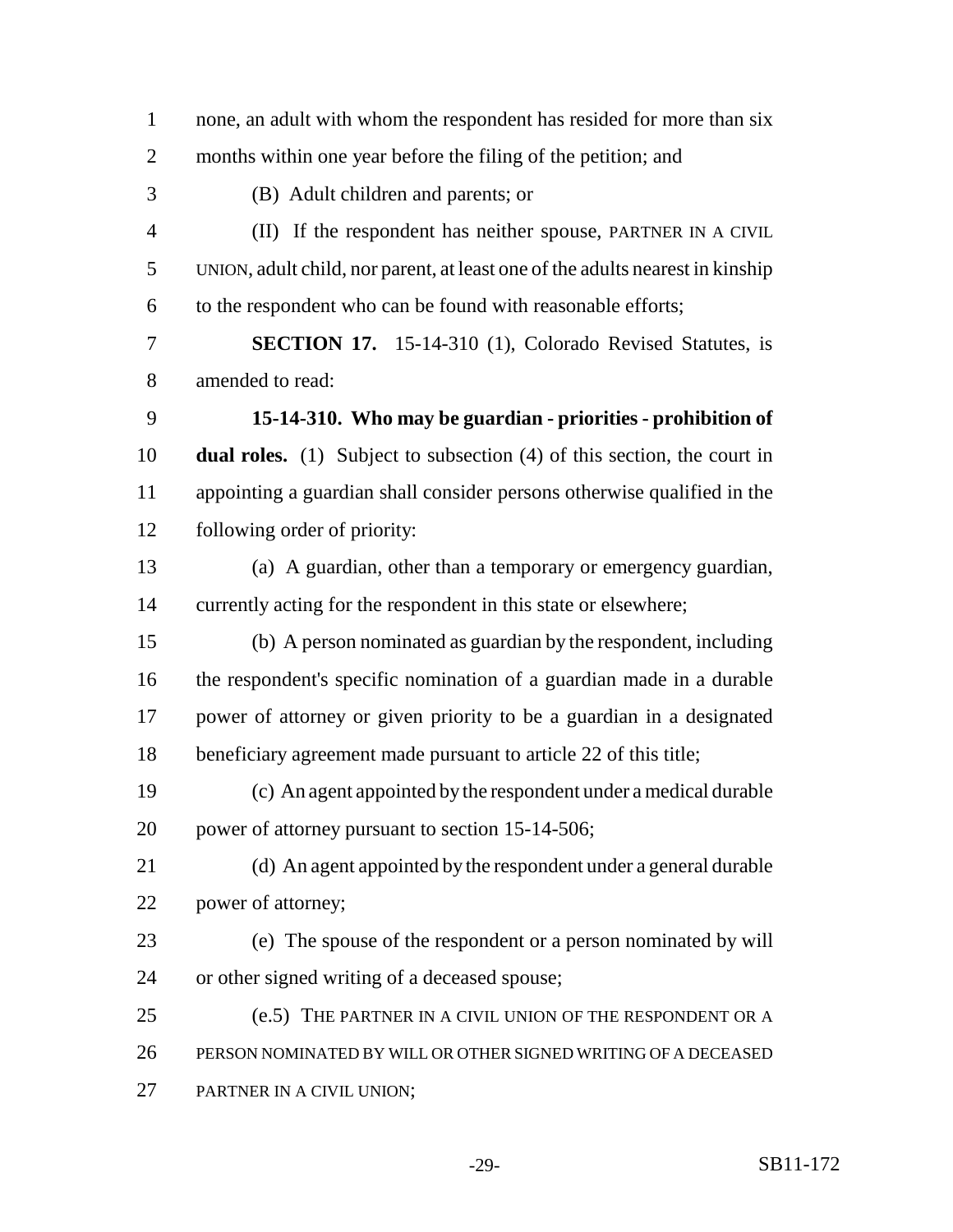(f) An adult child of the respondent; (g) A parent of the respondent or an individual nominated by will or other signed writing of a deceased parent; and (h) An adult with whom the respondent has resided for more than six months immediately before the filing of the petition. **SECTION 18.** 15-14-413 (1) and (3), Colorado Revised Statutes, are amended to read: **15-14-413. Who may be conservator - priorities - prohibition of dual roles.** (1) Except as otherwise provided in subsection (4) of this section, the court, in appointing a conservator, shall consider persons otherwise qualified in the following order of priority: (a) A conservator, guardian of the estate, or other like fiduciary appointed or recognized by an appropriate court of any other jurisdiction in which the protected person resides; (b) A person nominated as conservator by the respondent, including the respondent's specific nomination of a conservator made in a durable power of attorney or given priority to be a conservator in a designated beneficiary agreement made pursuant to article 22 of this title, if the respondent has attained twelve years of age; (c) An agent appointed by the respondent to manage the respondent's property under a durable power of attorney; 22 (d) The spouse of the respondent; 23 (d.5) THE PARTNER IN A CIVIL UNION OF THE RESPONDENT; (e) An adult child of the respondent; (f) A parent of the respondent; and (g) An adult with whom the respondent has resided for more than six months immediately before the filing of the petition.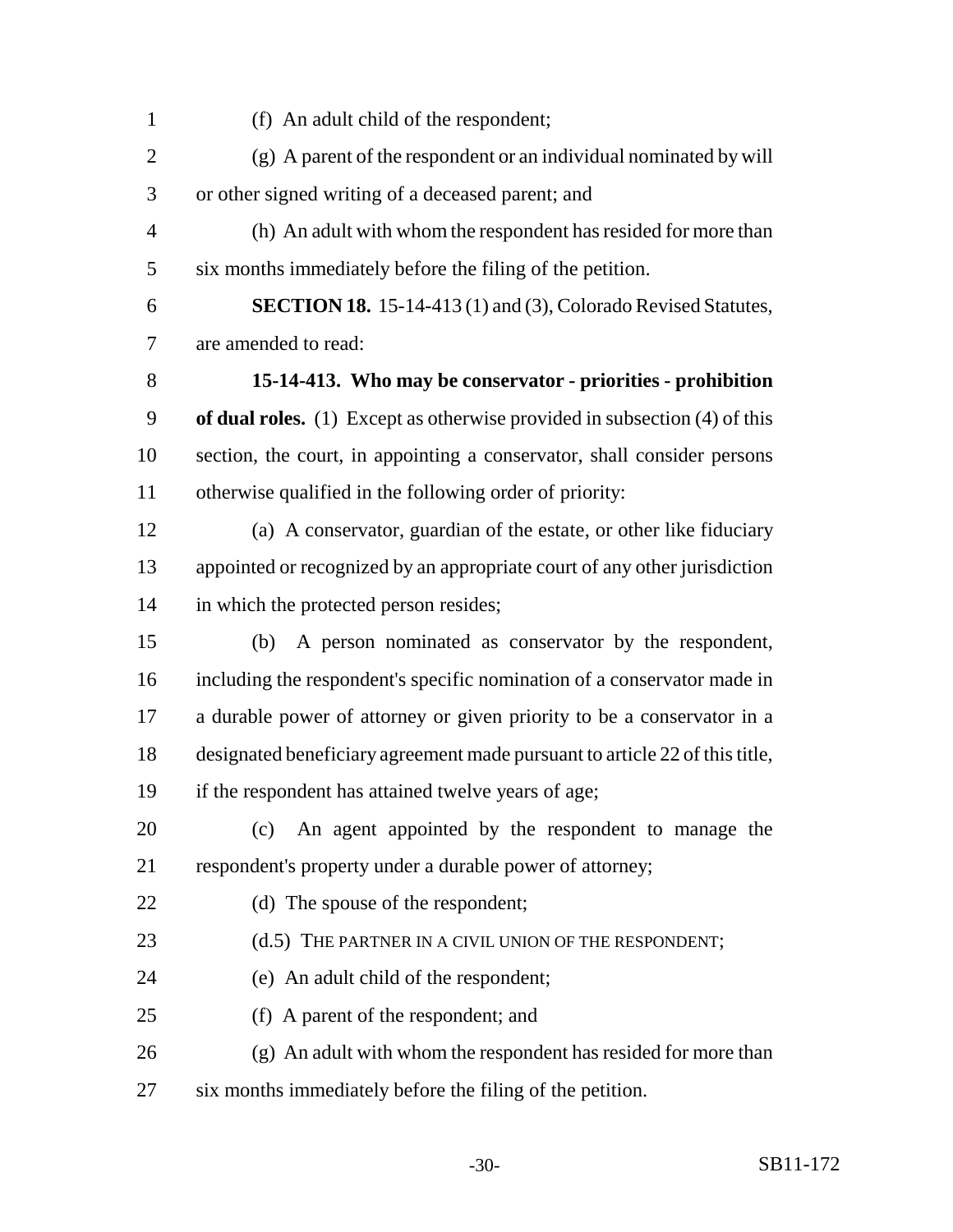1 (3) A person having priority under paragraph  $(a)$ ,  $(d)$ ,  $(e)$ , or  $(f)$ 2 (a), (d), (d.5), (e), OR (f) of subsection (1) of this section may designate in writing a substitute to serve instead and thereby transfer the priority to the substitute.

 **SECTION 19.** 15-22-103 (3) (j) and (3) (k), Colorado Revised Statutes, are amended, and the said 15-22-103 (3) is further amended BY THE ADDITION OF A NEW PARAGRAPH, to read:

 **15-22-103. Definitions.** As used in this article, unless the context otherwise requires:

 (3) "Superseding legal document" means a legal document, regardless of the date of execution, that is valid and enforceable and conflicts with all or a portion of a designated beneficiary agreement and, therefore, causes the designated beneficiary agreement in whole or in part to be replaced or set aside. To the extent there is a conflict between a superseding legal document and a designated beneficiary agreement, the superseding legal document controls. A superseding legal document may include, but need not be limited to, any of the following:

 (j) A declaration as to disposition of last remains executed 19 pursuant to article 19 of this title;  $\sigma$ 

- (k) A marriage license; OR
- 21 (1) A CIVIL UNION CERTIFICATE.

 **SECTION 20.** 15-22-104 (1) (a), Colorado Revised Statutes, is amended to read:

 **15-22-104. Requirements for a valid designated beneficiary agreement.** (1) A designated beneficiary agreement shall be legally recognized if:

(a) The parties to the designated beneficiary agreement satisfy all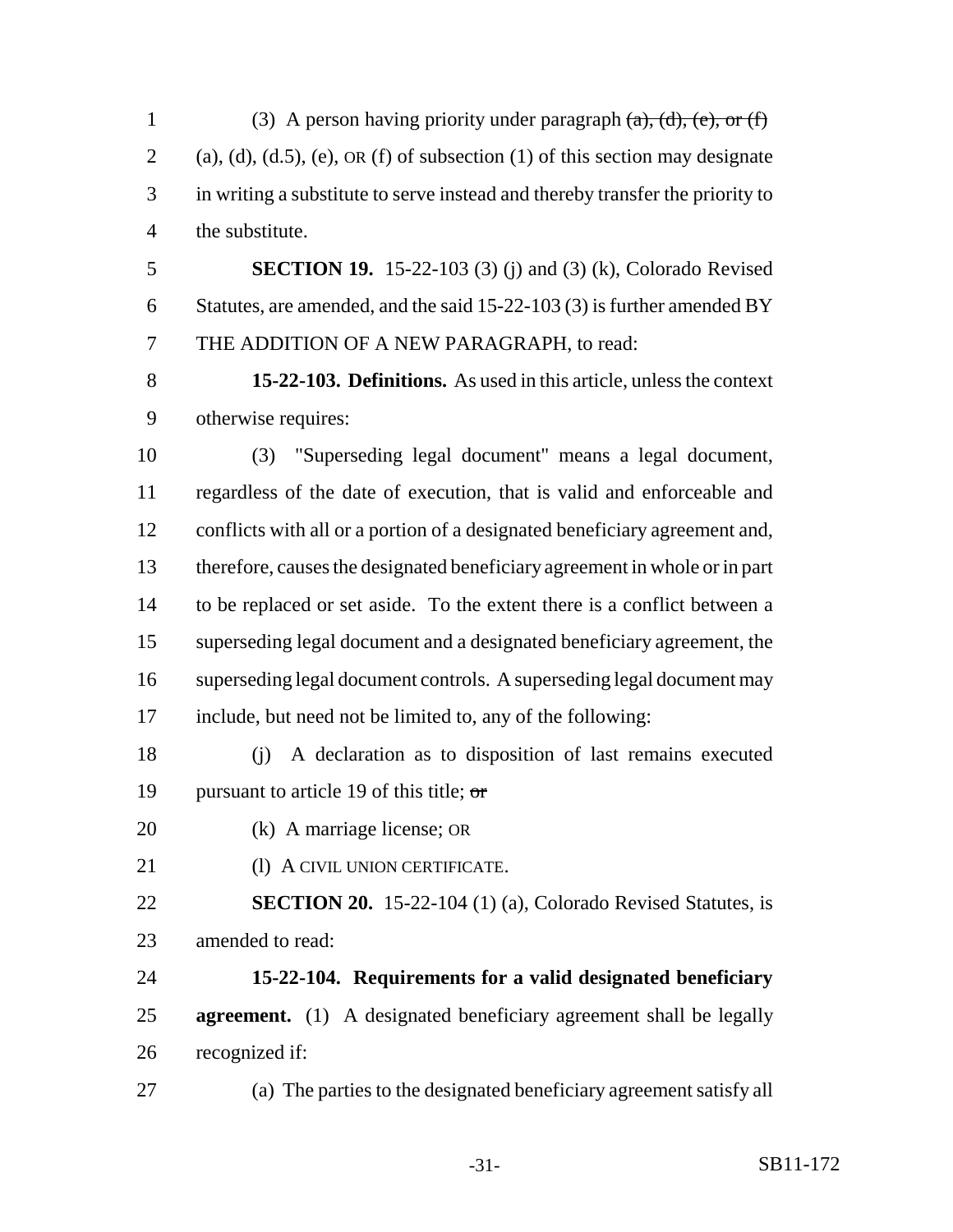| $\mathbf{1}$   | of the following criteria:                                                |
|----------------|---------------------------------------------------------------------------|
| $\overline{2}$ | (I) Both are at least eighteen years of age;                              |
| 3              | (II) Both are competent to enter into a contract;                         |
| $\overline{4}$ | (III) Neither party is married to another person;                         |
| 5              | (III.5) NEITHER PARTY IS A PARTY TO A CIVIL UNION;                        |
| 6              | (IV) Neither party is a party to another designated beneficiary           |
| 7              | agreement; and                                                            |
| 8              | (V) Both parties enter into the designated beneficiary agreement          |
| 9              | without force, fraud, or duress; and                                      |
| 10             | <b>SECTION 21.</b> 19-3.5-106 (1) (a), Colorado Revised Statutes, is      |
| 11             | amended to read:                                                          |
| 12             | 19-3.5-106. Colorado children's trust fund - creation - source            |
| 13             | of funds. (1) There is hereby created in the state treasury the Colorado  |
| 14             | children's trust fund, which shall be administered by the board and which |
| 15             | shall consist of:                                                         |
| 16             | (a) All moneys which shall be transferred thereto in accordance           |
| 17             | with section 13-32-101 $(1)$ $(2)$ $(3)$ $(1)$ , C.R.S.; and              |
| 18             | <b>SECTION 22.</b> 19-5-202, Colorado Revised Statutes, is amended        |
| 19             | BY THE ADDITION OF A NEW SUBSECTION to read:                              |
| 20             | 19-5-202. Who may adopt. (4) A PERSON WHO IS A PARTNER IN                 |
| 21             | A CIVIL UNION MAY ADOPT A CHILD OF THE OTHER PARTNER THROUGH THE          |
| 22             | SAME PROCESS OUTLINED IN SECTION 19-5-203 FOR A STEPPARENT                |
| 23             | ADOPTION. A PERSON HAVING A LIVING PARTNER IN A CIVIL UNION FROM          |
| 24             | WHOM THE PERSON IS NOT LEGALLY SEPARATED SHALL PETITION JOINTLY           |
| 25             | WITH THE PARTNER, UNLESS THE PARTNER IS THE NATURAL PARENT OF THE         |
| 26             | CHILD TO BE ADOPTED OR HAS PREVIOUSLY ADOPTED THE CHILD.                  |
| 27             | <b>SECTION 23.</b> 24-1.9-104 (1), Colorado Revised Statutes, is          |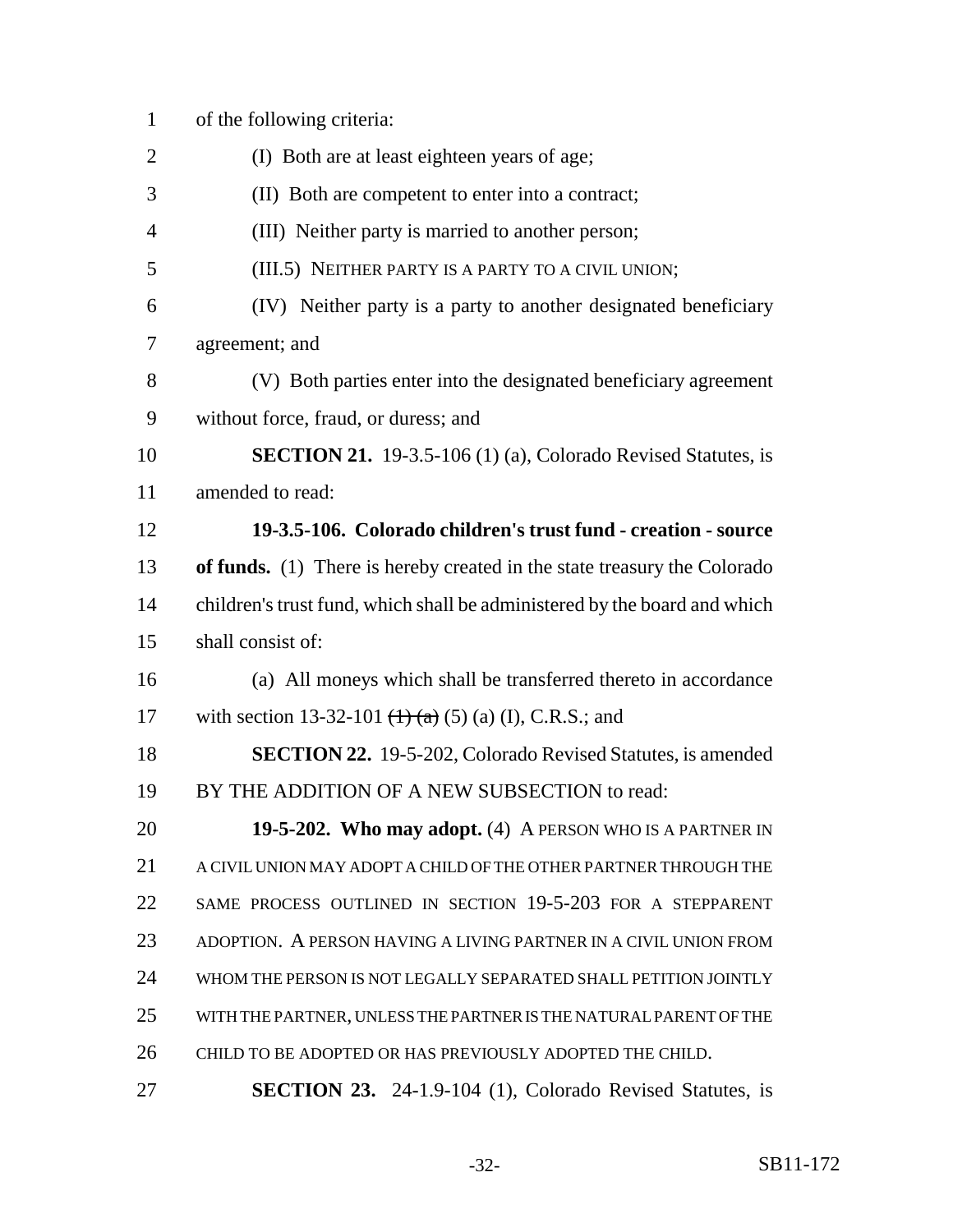amended to read:

 **24-1.9-104. Cash fund - creation - grants, gifts, and donations.** (1) On July 1, 2005, there shall be created in the state treasury the performance-based collaborative management incentive cash fund, which shall be referred to in this section as the "fund". The moneys in the fund shall be subject to annual appropriation by the general assembly to the department of human services for state fiscal year 2005-06 and each fiscal year thereafter. On July 1, 2006, the state treasurer shall transfer the moneys in the performance incentive cash fund created pursuant to section 26-5-105.5 (3.2) (a), C.R.S., to the fund. In addition, on July 1, 2006, the state treasurer shall transfer the moneys remaining in the family 12 stabilization services fund created pursuant to section 19-1-125, C.R.S., to the fund. The fund shall also consist of moneys received from docket fees in civil actions AND TRANSFERRED as specified in section 13-32-101  $(\text{1})^2 + (\text{2})^2 + (\text{3})^2 + (\text{3})^2 + (\text{1})^2 + (\text{1})^2 + (\text{2})^2 + (\text{3})^2 + (\text{1})^2 + (\text{4})^2 + (\text{5})^2 + (\text{5})^2 + (\text{6})^2 + (\text{7})^2 + (\text{8})^2 + (\text{9})^2 + (\text{10})^2 + (\text{11})^2 + (\text{12})^2 + (\text{13})^2 + (\text{14})^2 + (\text{15})^2 + (\text{16})^2 + (\text{17})^2 + (\text{17})^2 + (\text{18})^2$ 

 **SECTION 24.** 24-72-204 (3) (a) (XIX), Colorado Revised Statutes, is amended to read:

 **24-72-204. Allowance or denial of inspection - grounds - procedure - appeal - definitions.** (3) (a) The custodian shall deny the right of inspection of the following records, unless otherwise provided by law; except that any of the following records, other than letters of reference concerning employment, licensing, or issuance of permits, shall be available to the person in interest under this subsection (3):

 (XIX) (A) Except as provided in sub-subparagraphs (B) and (C) of this subparagraph (XIX), applications for a marriage license submitted pursuant to section 14-2-106, C.R.S., AND EXCEPT AS PROVIDED IN SUB-SUBPARAGRAPH (C) OF THIS SUBPARAGRAPH (XIX), APPLICATIONS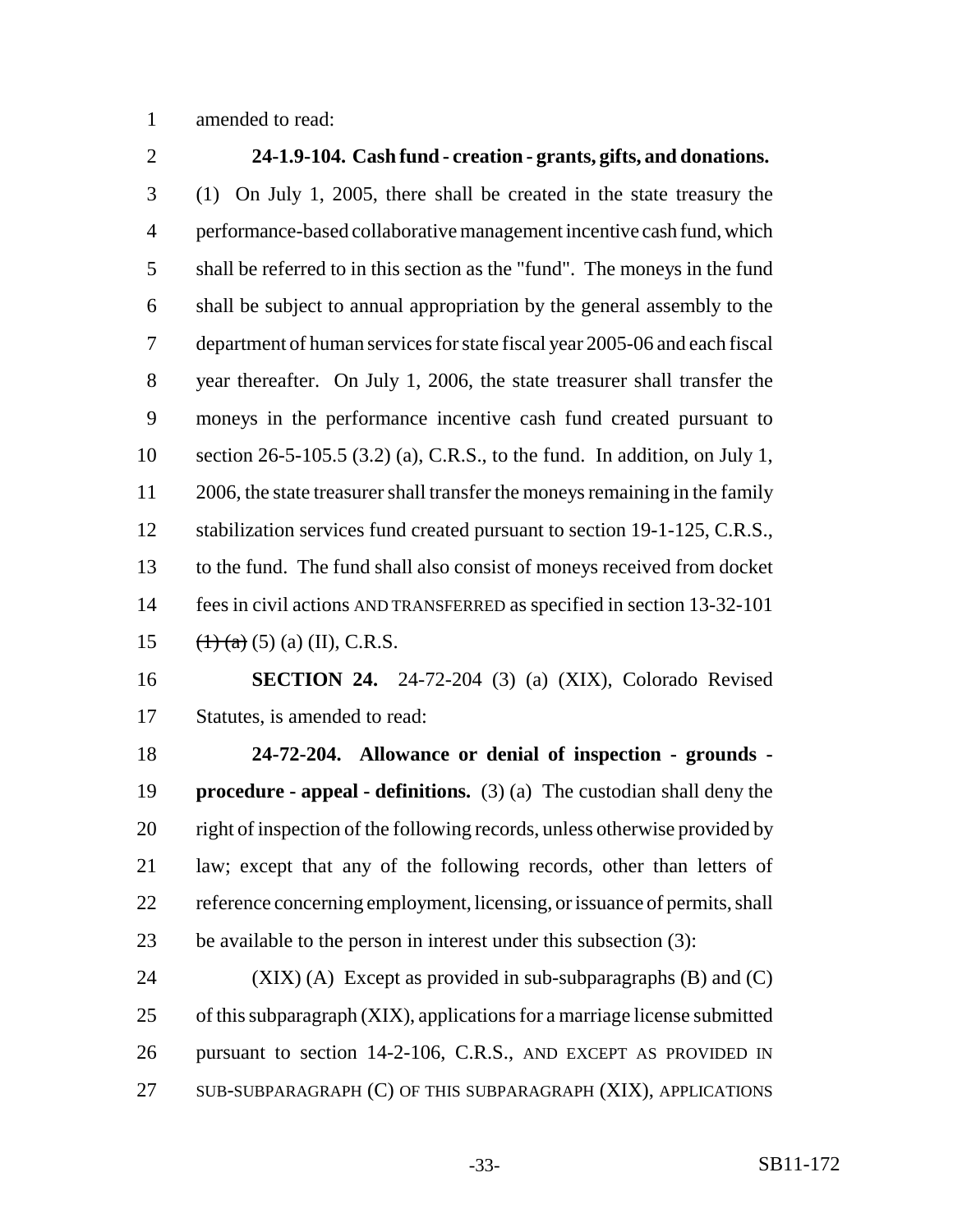1 FOR A CIVIL UNION LICENSE SUBMITTED PURSUANT TO SECTION 14-15-109, C.R.S. A person in interest under this subparagraph (XIX) includes an immediate family member of either party to the marriage application OR TO THE CIVIL UNION APPLICATION. As used in this subparagraph (XIX), "immediate family member" means a person who is related by blood, marriage, CIVIL UNION, or adoption. Nothing in this subparagraph (XIX) shall be construed to prohibit the inspection of marriage licenses or marriage certificates OR OF CIVIL UNION LICENSES OR CIVIL UNION CERTIFICATES or to otherwise change the status of those licenses or certificates as public records.

 (B) Any record of an application for a marriage license submitted 12 pursuant to section 14-2-106, C.R.S., shall be made available for public inspection fifty years after the date that record was created.

 (C) Upon application by any person to the district court in the district wherein a record of an application for a marriage license OR FOR A CIVIL UNION LICENSE is found, the district court may, in its discretion and upon good cause shown, order the custodian to permit the inspection of such record.

 **SECTION 25.** 26-7.5-105 (1) (b), Colorado Revised Statutes, is amended to read:

 **26-7.5-105. Funding of domestic abuse programs.** (1) (b) Moneys generated from fees collected pursuant to sections 23 13-32-101 (1) (a) and (1) (b) and -2-106 (1) (a), C.R.S. 14-2-106 (1) (a) AND 14-15-110, C.R.S., OR TRANSFERRED PURSUANT TO SECTION 25 13-21-101 (5) (a) (X) OR (5) (b) (II), C.R.S., shall be used to reimburse domestic abuse programs that provide services as provided in section 26-7.5-103 to married, separated, or divorced persons or their families OR